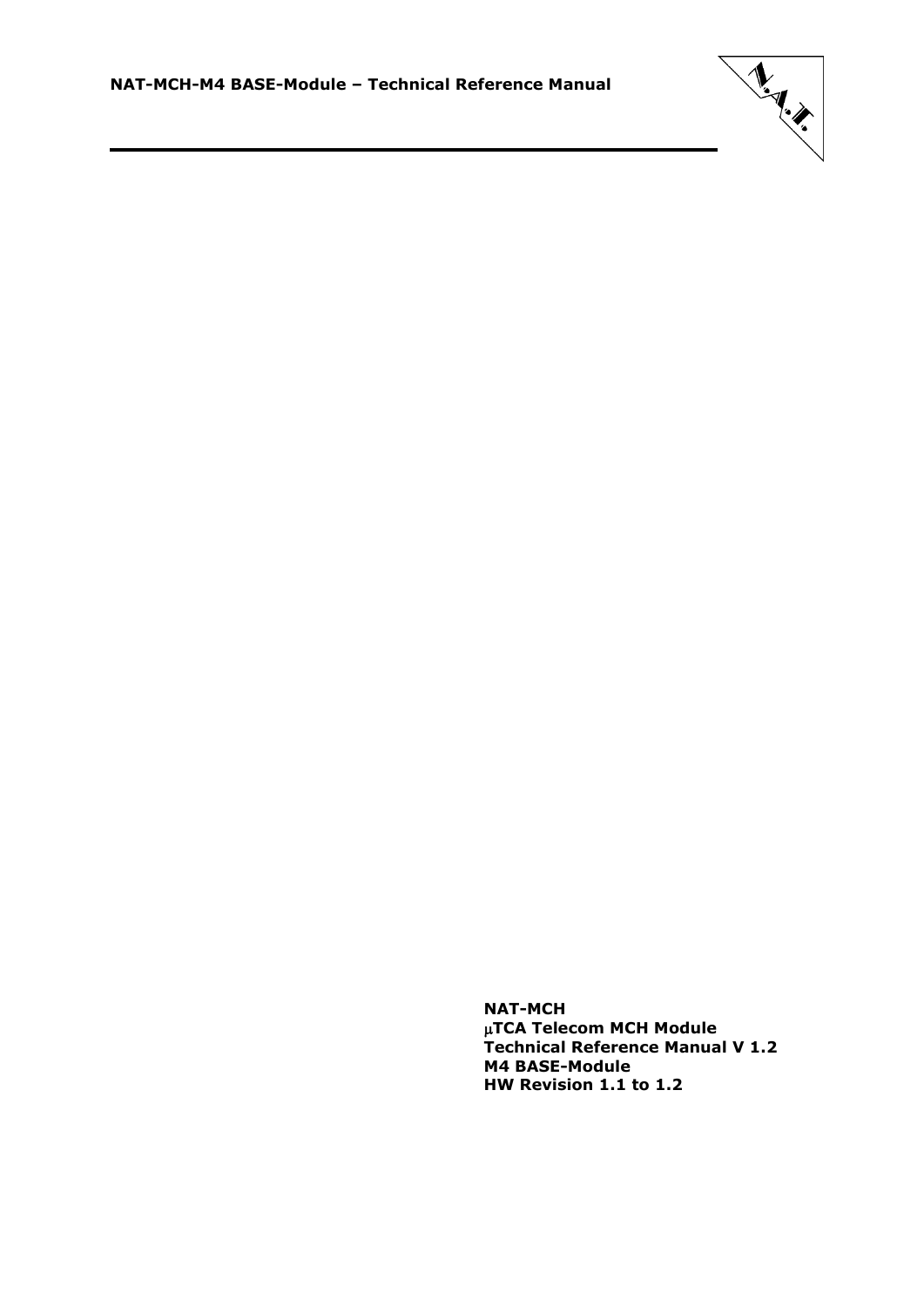

**The NAT-MCH has been designed by:**

### **N.A.T. GmbH Konrad-Zuse-Platz 9 D-53227 Bonn**

**Phone: +49 / 228 /965 864 - 0 Fax: +49 / 228 /965 864 - 10**

**Internet: http://www.nateurope.com**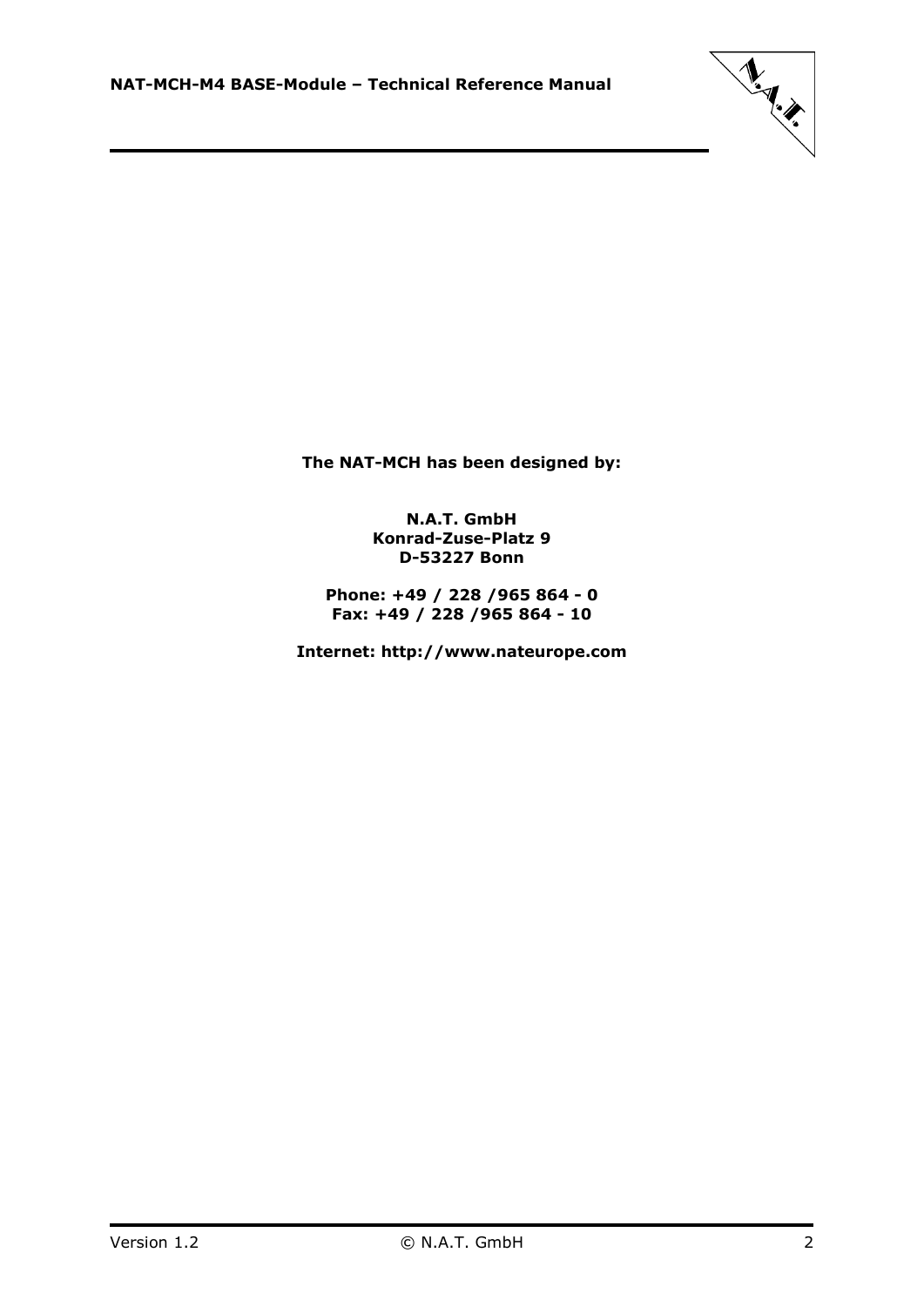

### <span id="page-2-0"></span>**Disclaimer**

The following documentation, compiled by N.A.T. GmbH (henceforth called N.A.T.), represents the current status of the product's development. The documentation is updated on a regular basis. Any changes which might ensue, including those necessitated by updated specifications, are considered in the latest version of this documentation. N.A.T. is under no obligation to notify any person, organization, or institution of such changes or to make these changes public in any other way.

We must caution you, that this publication could include technical inaccuracies or typographical errors.

N.A.T. offers no warranty, either expressed or implied, for the contents of this documentation or for the product described therein, including but not limited to the warranties of merchantability or the fitness of the product for any specific purpose.

In no event will N.A.T. be liable for any loss of data or for errors in data utilization or processing resulting from the use of this product or the documentation. In particular, N.A.T. will not be responsible for any direct or indirect damages (including lost profits, lost savings, delays or interruptions in the flow of business activities, including but not limited to, special, incidental, consequential, or other similar damages) arising out of the use of or inability to use this product or the associated documentation, even if N.A.T. or any authorized N.A.T. representative has been advised of the possibility of such damages.

The use of registered names, trademarks, etc. in this publication does not imply, even in the absence of a specific statement, that such names are exempt from the relevant protective laws and regulations (patent laws, trade mark laws, etc.) and therefore free for general use. In no case does N.A.T. guarantee that the information given in this documentation is free of such third-party rights.

Neither this documentation nor any part thereof may be copied, translated, or reduced to any electronic medium or machine form without the prior written consent from N.A.T. GmbH.

This product (and the associated documentation) is governed by the N.A.T. General Conditions and Terms of Delivery and Payment.

### **Note:**

**The release of the Hardware Manual is related to a certain HW board revision given in the document title. For HW revisions earlier than the one given in the document title please contact N.A.T. for the corresponding older Hardware Manual release.**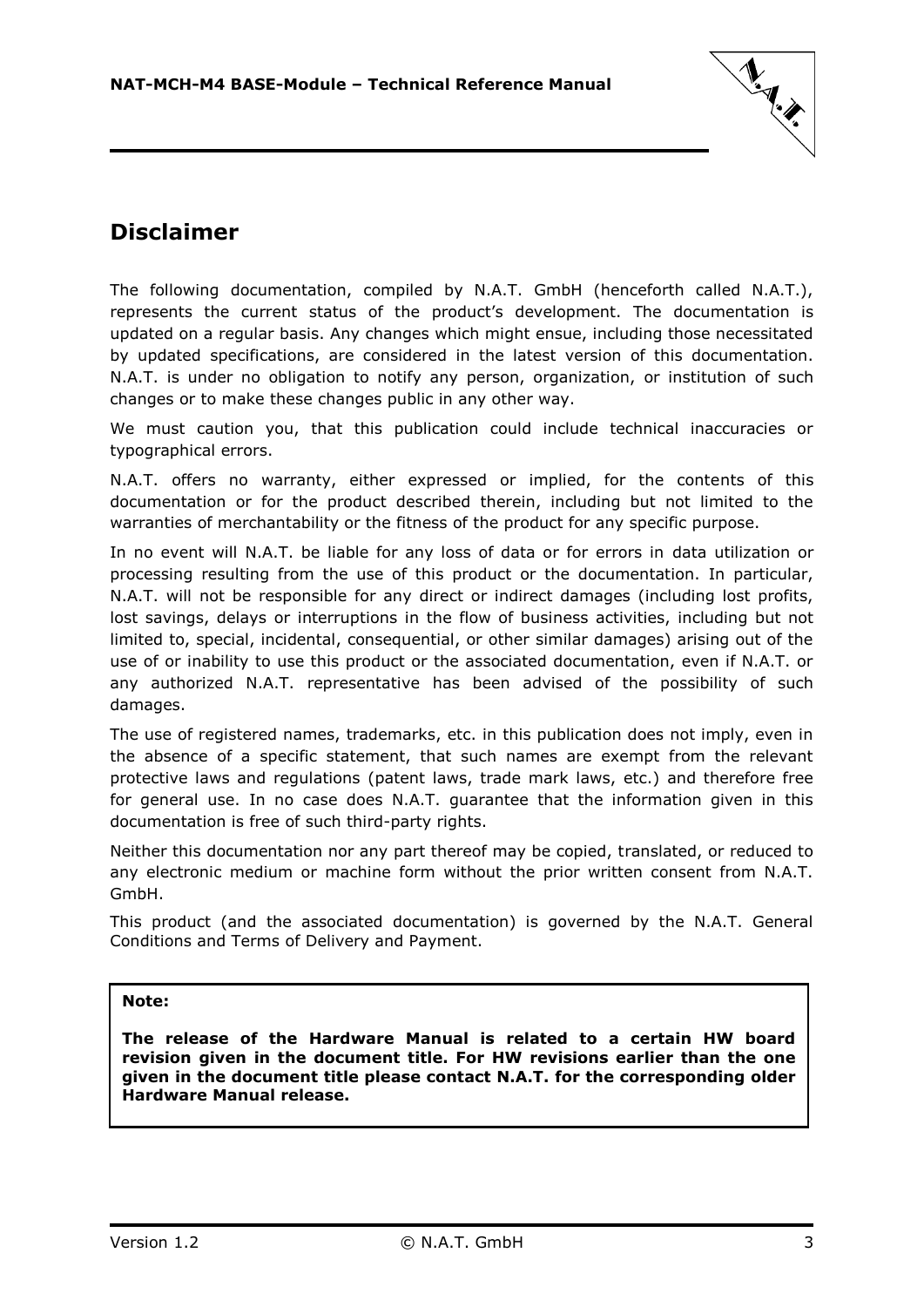

# <span id="page-3-0"></span>**Table of Contents**

| 1            |                                                       |  |
|--------------|-------------------------------------------------------|--|
| $\mathbf{2}$ |                                                       |  |
| 2.1          |                                                       |  |
| 2.2          |                                                       |  |
| 2.3          |                                                       |  |
| 3            |                                                       |  |
| 3.1          |                                                       |  |
| 3.2          |                                                       |  |
|              | 3.2.1                                                 |  |
|              | 3.2.2                                                 |  |
| 3.3          |                                                       |  |
|              | 3.3.1.1                                               |  |
|              | 3.3.1.2                                               |  |
|              | 3.3.1.3                                               |  |
| 3.4          |                                                       |  |
|              | 3.4.1                                                 |  |
|              | 3.4.2                                                 |  |
|              | 3.4.3                                                 |  |
|              | 3.4.4                                                 |  |
|              | 3.4.4.1                                               |  |
|              | 3.4.4.2                                               |  |
| 3.5          | NAT-MCH CKL-Module / NAT-MCH CLK-PHYS-Module 15       |  |
|              | 3.5.1<br>3.5.2                                        |  |
| 3.6          | INTERFACE TO NAT-RTM-MODULE (VIA ZONE3 CONNECTOR): 16 |  |
|              | 3.6.1                                                 |  |
|              | 3.6.2                                                 |  |
|              | 3.6.3                                                 |  |
|              | 3.6.4                                                 |  |
|              | 3.6.5                                                 |  |
| 3.7          |                                                       |  |
| 3.8          |                                                       |  |
| 3.9          |                                                       |  |
| 4            |                                                       |  |
|              |                                                       |  |
| 4.1          |                                                       |  |
|              | 4.1.1                                                 |  |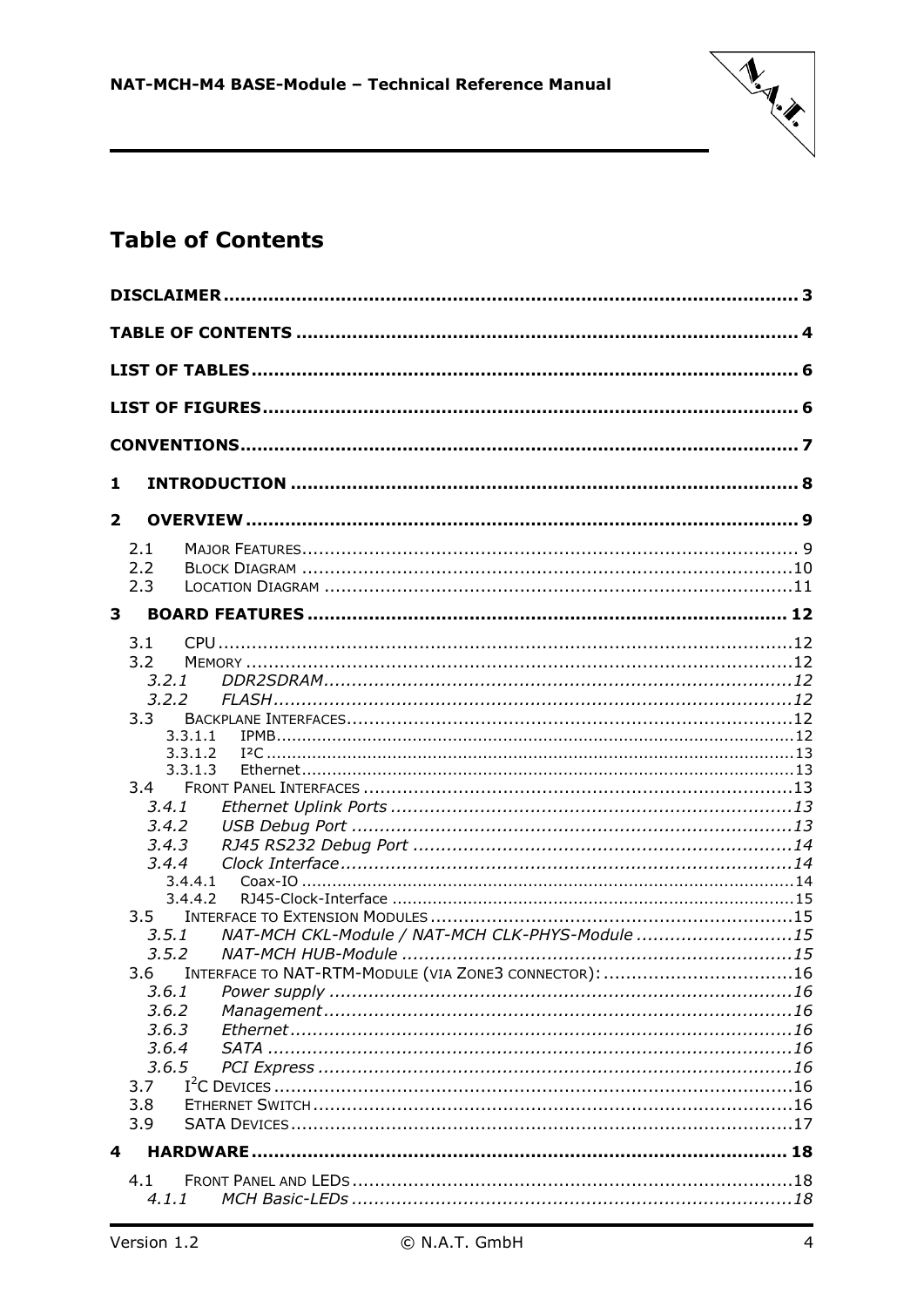

|                         | 4.1.2<br>4.1.3 |                                                   |  |
|-------------------------|----------------|---------------------------------------------------|--|
|                         | 4.1.4          |                                                   |  |
|                         | 4.1.5          |                                                   |  |
|                         | 4.2            |                                                   |  |
|                         | 4.2.1          |                                                   |  |
|                         | 4.2.2          |                                                   |  |
|                         | 4.2.3          |                                                   |  |
|                         | 4.2.4          |                                                   |  |
|                         | 4.2.5          |                                                   |  |
|                         | 4.2.6          |                                                   |  |
|                         | 4.2.7          |                                                   |  |
|                         | 4.2.8          |                                                   |  |
|                         | 4.2.9          | P3: External Clock Transceiver Module Connector26 |  |
|                         | 4.2.10         |                                                   |  |
|                         | 4.2.11         |                                                   |  |
|                         | 4.2.12         |                                                   |  |
|                         | 4.2.13         |                                                   |  |
|                         | 4.2.14         |                                                   |  |
|                         | 4.2.15         |                                                   |  |
| 5                       |                |                                                   |  |
|                         |                |                                                   |  |
| 6                       |                |                                                   |  |
| $\overline{\mathbf{z}}$ |                |                                                   |  |
|                         | 7.1            |                                                   |  |
|                         | 7.2            |                                                   |  |
|                         | 7.2.1          |                                                   |  |
|                         | 7.2.2          |                                                   |  |
|                         | 7.2.3          |                                                   |  |
|                         | 7.3            |                                                   |  |
|                         | 7.3.1          |                                                   |  |
|                         | 7.3.2          |                                                   |  |
|                         | 7.3.3          |                                                   |  |
|                         | 7.3.4          |                                                   |  |
|                         | 7.3.5          |                                                   |  |
| 8                       |                |                                                   |  |
|                         |                |                                                   |  |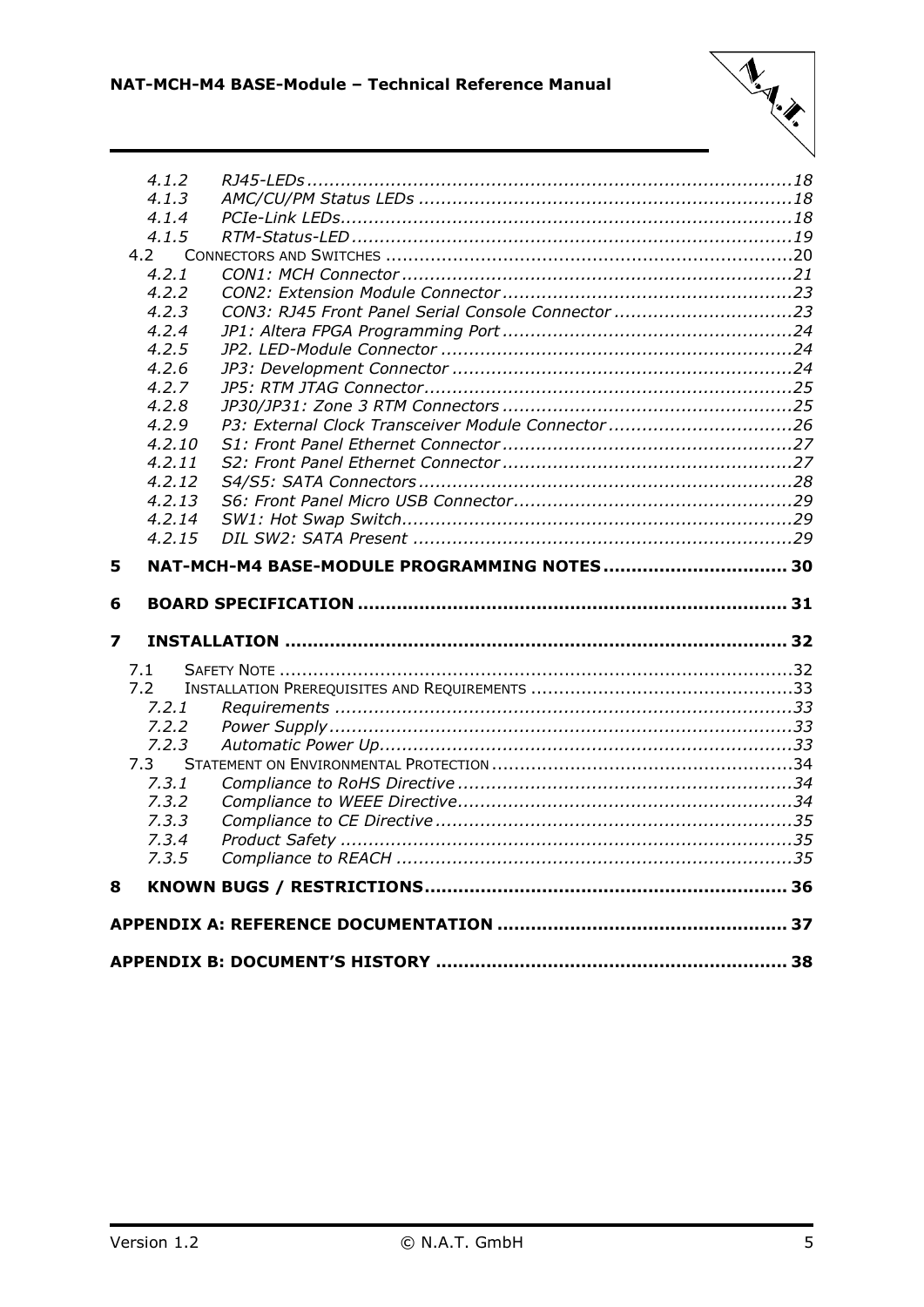

# <span id="page-5-0"></span>**List of Tables**

| Table 1:  |                                                                                |  |
|-----------|--------------------------------------------------------------------------------|--|
| Table 2:  | NAT-MCH-M4 BASE-Module - Coax-IO signal mapping 14                             |  |
| Table 3:  | NAT-MCH-M4 BASE-Module - Coax-IO electrical characteristics 15                 |  |
| Table 4:  |                                                                                |  |
| Table 5:  | CON2: Extension Module Connector - Pin Assignment 23                           |  |
| Table 6:  | CON3: RJ45 Front Panel Serial Console Connector (RS232) - Pin Assignment<br>23 |  |
| Table 7:  | JP1: Altera FPGA Programming Port - Pin Assignment 24                          |  |
| Table 8:  |                                                                                |  |
| Table 9:  |                                                                                |  |
| Table 10: |                                                                                |  |
| Table 11: |                                                                                |  |
| Table 12: |                                                                                |  |
| Table 13: | P3: External Clock Transceiver Module Connector - Pin Assignment 26            |  |
| Table 14: | S1: Front Panel Ethernet Connector - Pin Assignment 27                         |  |
| Table 15: | S2: Front Panel Ethernet Connector - Pin Assignment 27                         |  |
| Table 16: | S2: RJ45 Connector/ RJ45-Clock-Interface - Pin-Assignment 27                   |  |
| Table 17: |                                                                                |  |
| Table 18: |                                                                                |  |
| Table 19: | S6: Front Panel Micro USB Connector - Pin Assignment29                         |  |
| Table 20: |                                                                                |  |
| Table 21: |                                                                                |  |
| Table 22: |                                                                                |  |

## <span id="page-5-1"></span>**List of Figures**

| Figure 1: NAT-MCH-M4 BASE-Module - Block Diagram incl. LED Module10 |  |
|---------------------------------------------------------------------|--|
| Figure 2: NAT-MCH-M4 BASE-Module - Location Diagram - top view 11   |  |
|                                                                     |  |
| Figure 4: NAT-MCH-M4 BASE-Module - Connectors - Overview20          |  |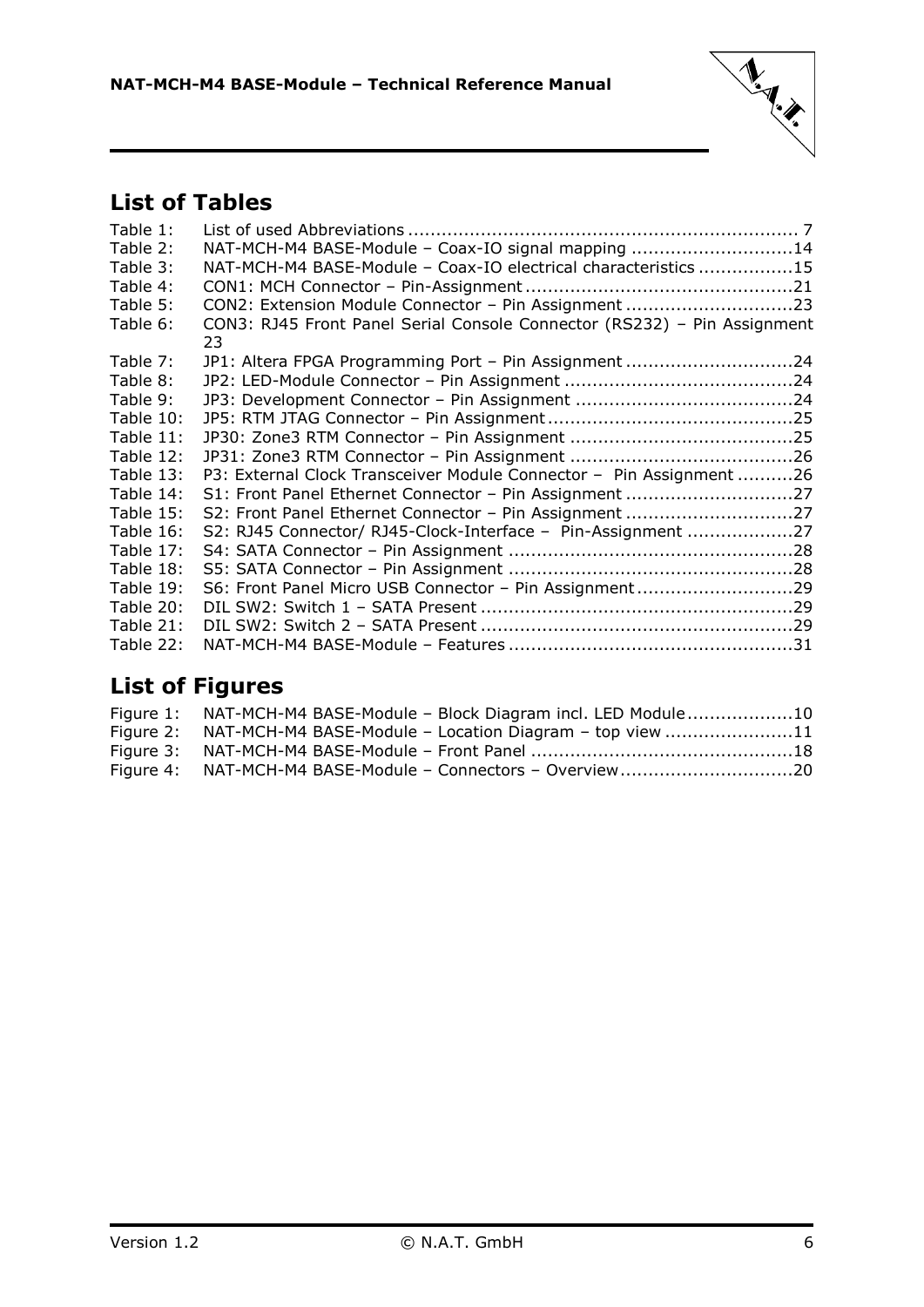

### <span id="page-6-0"></span>**Conventions**

If not otherwise specified, addresses and memory maps are written in hexadecimal notation, identified by *0x*.

<span id="page-6-1"></span>Table 1 gives a list of the abbreviations used in this document:

| <b>Abbreviation</b> | <b>Description</b>                                        |
|---------------------|-----------------------------------------------------------|
| AMC                 | Advanced Mezzanine Card                                   |
| b                   | bit, binary                                               |
| B                   | <b>Byte</b>                                               |
| ColdFire            | MCF54452                                                  |
| <b>CPU</b>          | <b>Central Processing Unit</b>                            |
| CU                  | Cooling Unit                                              |
| <b>FLASH</b>        | Programmable ROM                                          |
| <b>FRU</b>          | Field Replaceable Unit                                    |
| Κ                   | kilo (factor 400 in hex, factor 1024 in decimal)          |
| М                   | mega (factor 10,0000 in hex, factor 1,048,576 in decimal) |
| <b>MCH</b>          | µTCA Carrier Hub                                          |
| <b>MHz</b>          | 1,000,000 Herz                                            |
| µTCA                | Micro Telecommunications Computing Architecture           |
| PCIe                | <b>PCI Express</b>                                        |
| PCI                 | Peripheral Component Interconnect                         |
| PM                  | Power Module                                              |
| <b>RAM</b>          | Random Access Memory                                      |
| <b>ROM</b>          | Read Only Memory                                          |
| <b>SDRAM</b>        | Synchronous Dynamic RAM                                   |
| <b>SSC</b>          | Spread Spectrum Clock                                     |
| <b>RTM</b>          | <b>Rear Transition Module</b>                             |

**Table 1: List of used Abbreviations**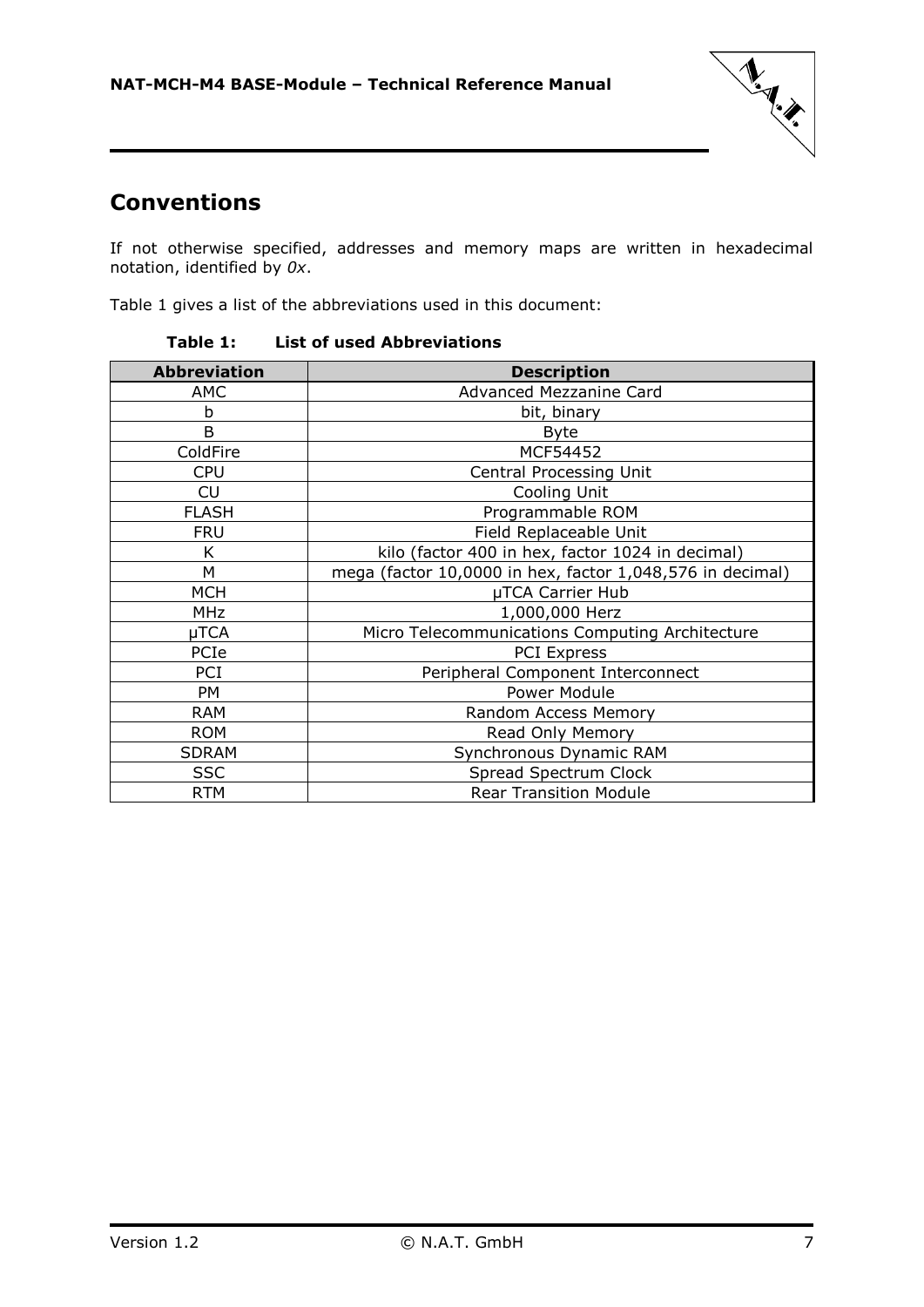

# <span id="page-7-0"></span>**1 Introduction**

The **NAT-MCH-M4** consists of a **BASE-Module**, which can be expanded with additional Sub-Modules. The **BASE-Module** satisfies the basic requirements of the MicroTCA Specification for a MicroTCA Carrier Hub. The main capabilities of the **BASE-Module** are:

- management of up to 13 AMCs, two cooling units (CUs) and up to four power modules (PMs)
- Gigabit Ethernet Hub Function for Fabric A (up to 12 AMCs) and for the Update Fabric A to a second (redundant) MCH

To meet also the optional requirements of the MicroTCA specification, a **CLK-Module** and different **HUB-Modules** are available. With the **CLK-Module** the following functions can be enabled:

generation and distribution of synchronized clock signals for up to 12 AMCs

By extending the **NAT-MCH** with a **HUB-Module**, hub functions for fabric D to G can be enabled. With the different versions the customers have the opportunity to choose a **HUB-Module** that fits best to their application. The versions differ in:

- max. number of supported AMCs ( up to 6 / up to 12)
- supported protocols:
	- PCI Express (GenI or GenIII)
	- Serial Rapid IO (GenI or GenII)
	- 10Gigabit Ethernet (XAUI)

The **NAT-MCH-M4** is targeting especially MicroTCA.4 systems or applications. Therefore it complies with the full-height double-width form factor, whereas the "standard" **NAT-MCH** conforms to the full-height single-width form factor. In addition to the different form factor the **NAT-MCH-M4** is featuring the Zone3 connectors defined by the MTCA.4 that are needed to support MTCA.4 **RTMs** (Rear transition Modules).

The additional gained board space is used to support up to two SATA devices for an attached **NAT-RTM**.

The NAT-MCH-M4 provides the following main features at the zone 3 (RTM) connector.

- RTM detection and power switching/ramping
- Management via IPMI
- Two SATA connections
- One PCIe x4 interface, up to GenIII (only supported with **PCIe-HUB-**Module)
- Gigabit Ethernet connectivity to fabric A Ethernet switch

The features of the individual extension modules or RTMs are described in more detail in the corresponding Technical Reference Manuals.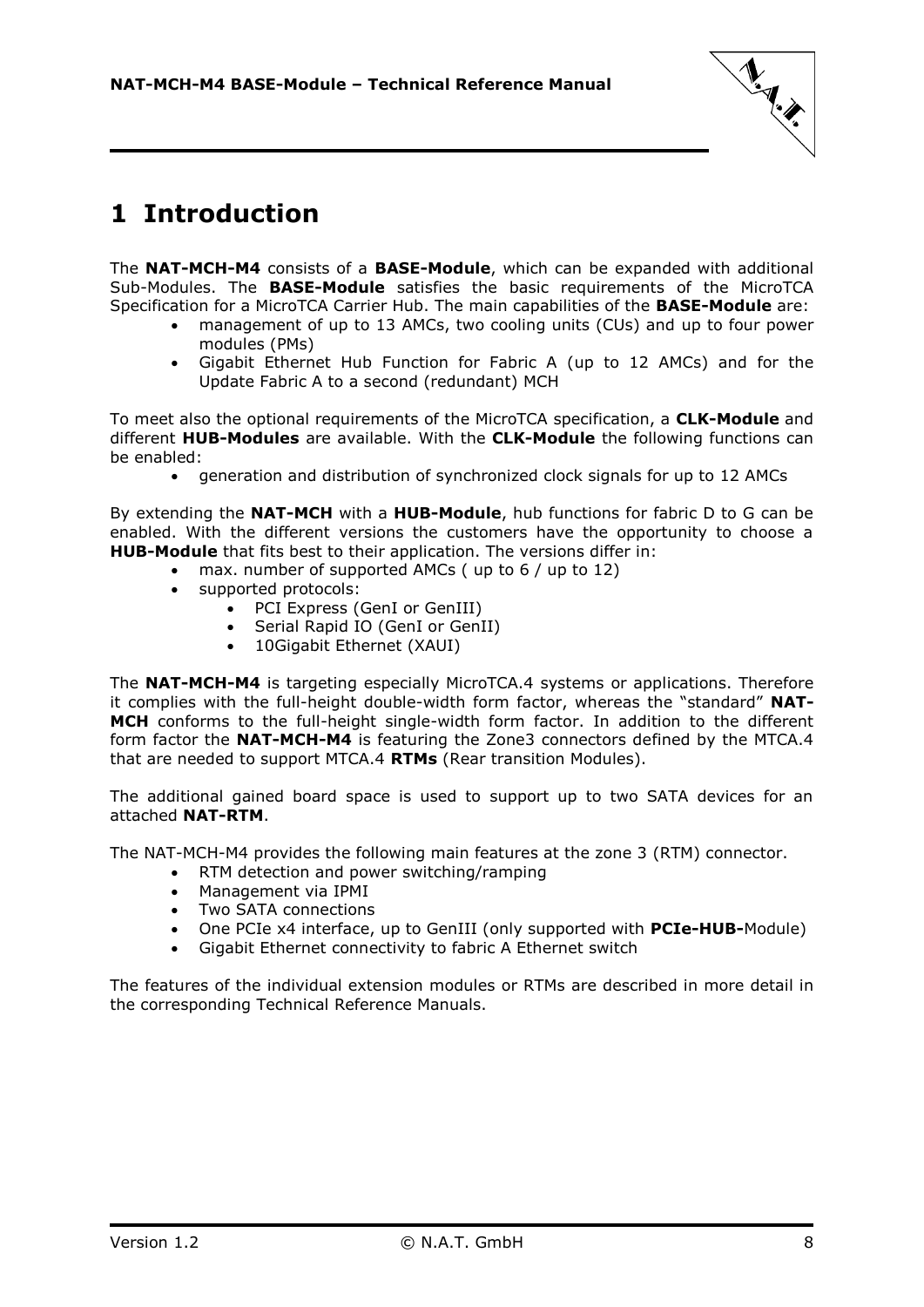

# <span id="page-8-0"></span>**2 Overview**

### <span id="page-8-1"></span>*2.1 Major Features*

- ColdFire MCF54452 32-bit CPU
- up to 64 MB main Memory (SDRAM)
- up to 64 MB FLASH
- real time clock
- USB debug port on faceplate
- RS-232 debug port on faceplate via RJ45
- 100Mbit Ethernet interface between CPU and Ethernet switch for:
	- communication with external Shelf or System Manager
	- software update
- 12 x IPMB-L interface for AMCs
	- IPMB-L interface for a second NAT-MCH
	- IPMB-L interface for a NAT-MCH-RTM
	- IPMB-0 interface for CUs and PMs
- I<sup>2</sup>C interface to FRU information device
- Gigabit Ethernet Hub function for fabric A
	- 1000BaseX over Backplane
		- up to 12 AMCs
		- second MCH
	- NAT-MCH-RTM 1000BaseX via zone 3 connector
	- two 1000BaseT channel on front panel
- 2 interfaces for external clock signals (only with CLK-Module)
- Two half-sized 1.8" or one standard-sized 2.5" SATA devices accessible via zone 3 connector
- PCIe x4 connectivity zone 3 connector (only with PCIe-Hub-Module)
- Various status LEDs
	- 12 bicolour LEDs for AMC status information
	- 2 bicolour LEDs for CU status information
	- 2 bicolour LEDs for PM status information
	- 1 bicolour LED for RTM status information

For detailed description see the following chapter.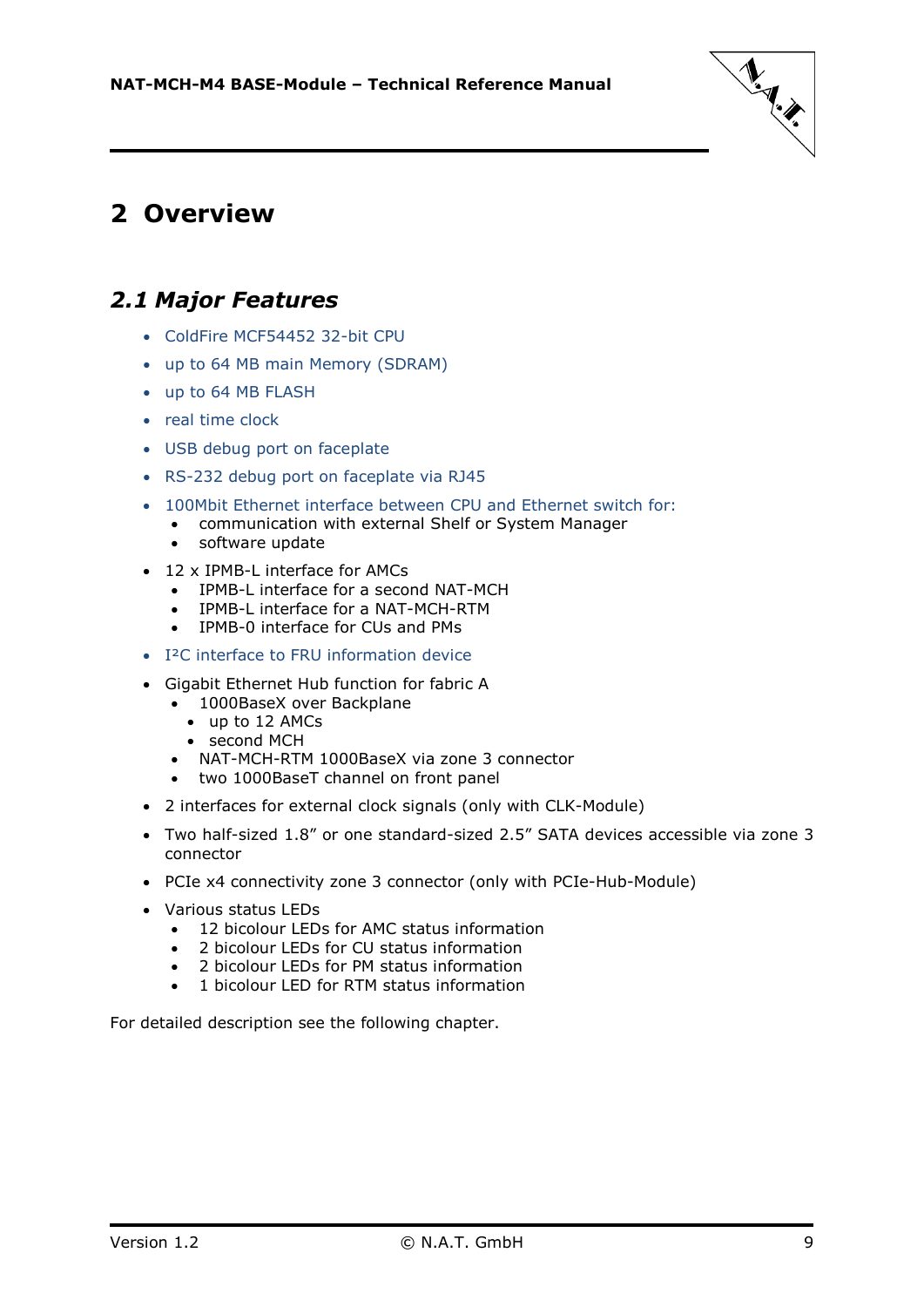

### <span id="page-9-0"></span>*2.2 Block Diagram*

The following figure shows a block diagram of the **NAT-MCH-M4 BASE-Module** and optional available extension modules. If the extension module is added, customized I/O functionality is available.

<span id="page-9-1"></span>

**Figure 1: NAT-MCH-M4 BASE-Module – Block Diagram incl. LED Module**

\* There are different external clock transceiver modules available. Please refer to the **NAT-MCH CLK-Module** technical reference manual for a more detailed description.

As shown in [Figure 1:](#page-9-1) a LED-Module is mounted on the front panel of the **NAT-MCH-M4 BASE-Module**.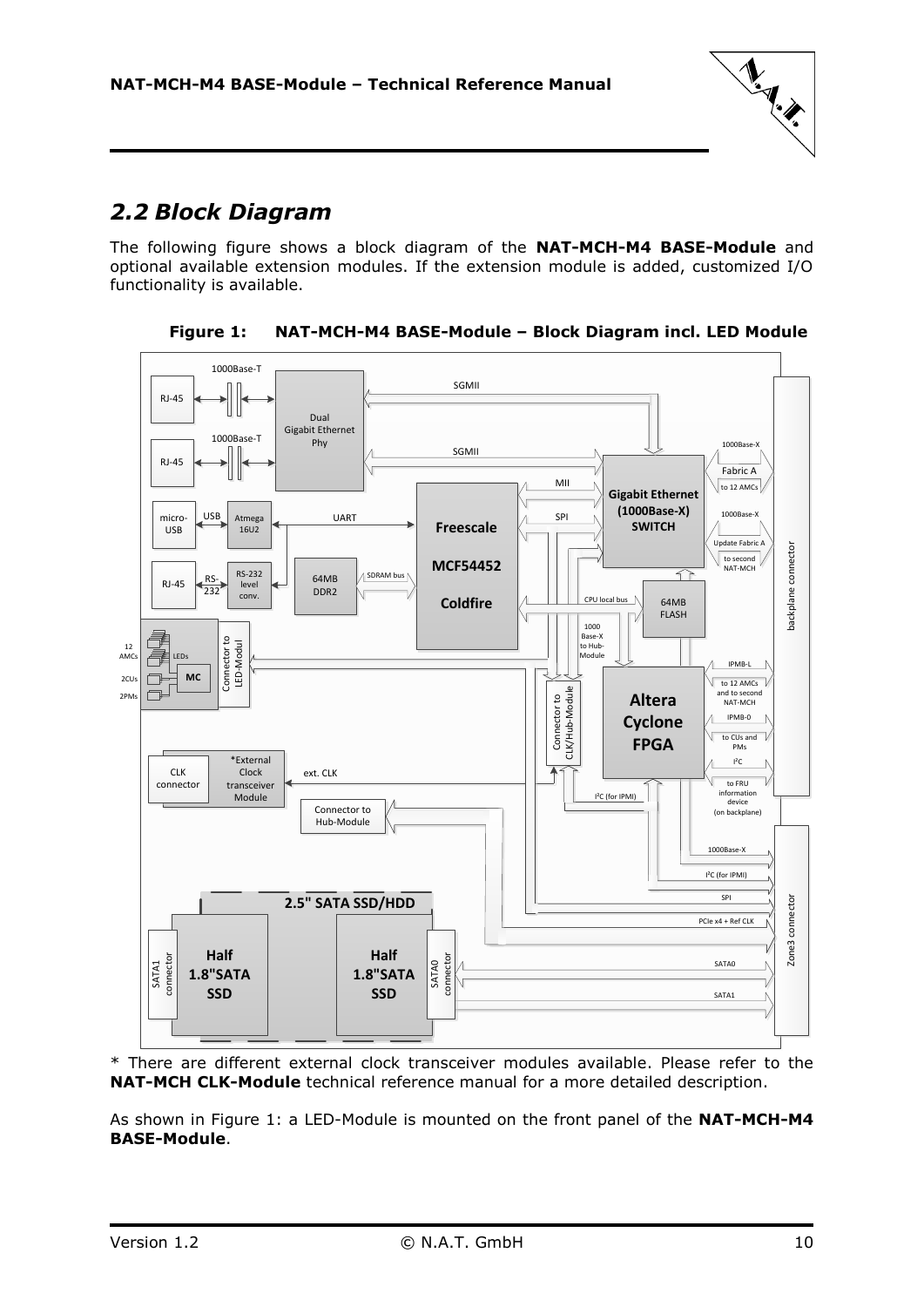

### <span id="page-10-0"></span>*2.3 Location Diagram*

The position of important components is shown in the following location overview. Depending on the board type it may be that the board does not include all components named in the location diagram.

<span id="page-10-1"></span>

**Figure 2: NAT-MCH-M4 BASE-Module – Location Diagram – top view**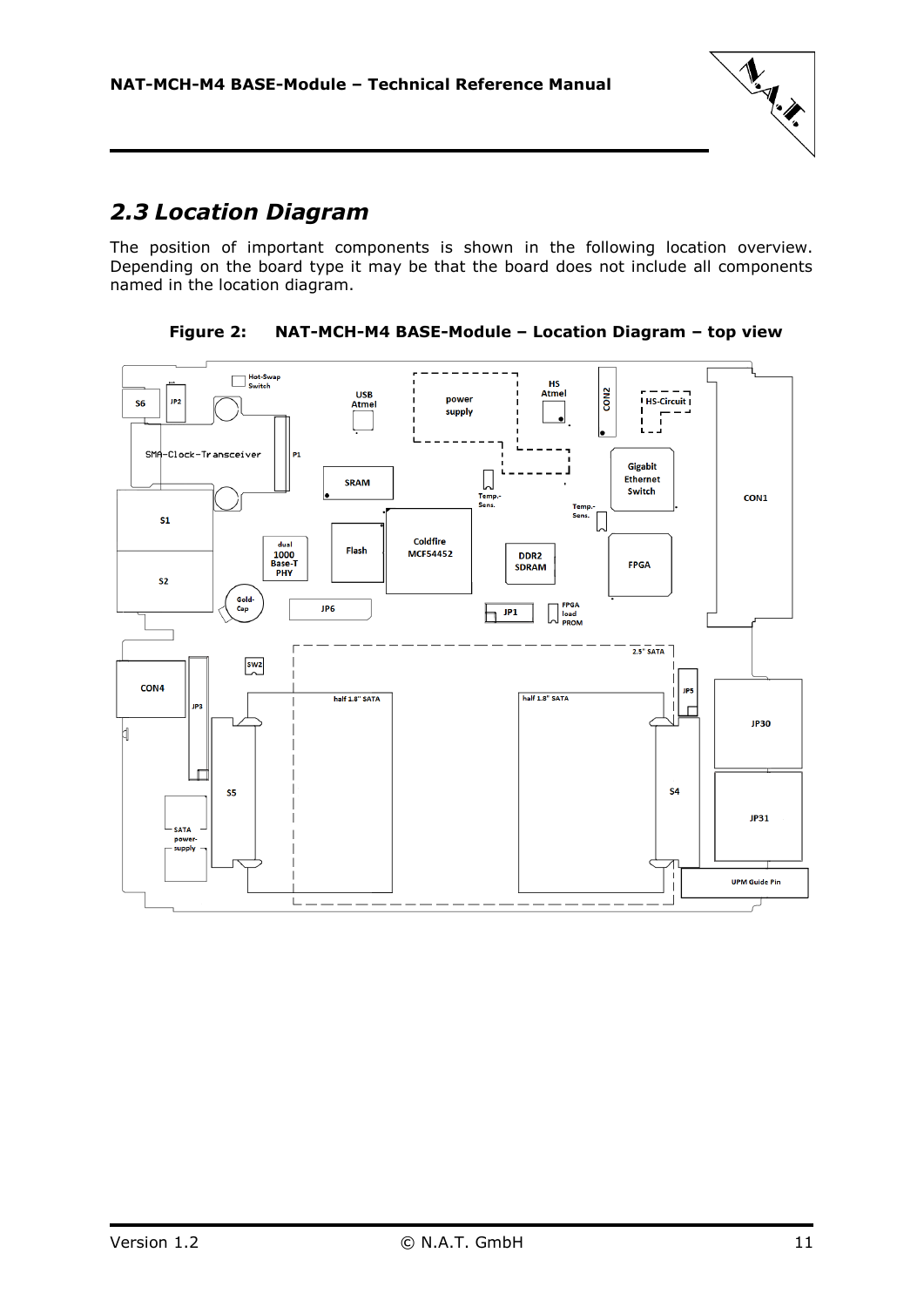

# <span id="page-11-0"></span>**3 Board Features**

The **NAT-MCH-M4 BASE-Module** can be divided into a number of functional blocks, which are described in the following paragraphs.

### <span id="page-11-1"></span>*3.1 CPU*

The **NAT-MCH-M4 BASE-Module** features a 32-bit CPU ColdFire MCF54452 (Freescale) which is based on the V4e ColdFire core. The MCF54452 includes a memory management unit (MMU), a dual precision floating-point unit (FPU) and an enhanced multiplyaccumulate unit (EMAC), delivering 308 (Drystone 2.1) MIPS at 266 MHz.

The processor has integrated a 32 KB I-Cache, a 32 KB D-Cache and 32 KB on-chip system SRAM. The MCF54452 is equipped with a 32-bit DDR2 266 controller at 133 MHz clock rate.

The MFC5470 ColdFire integrates the following interfaces:

- two 10/100 Ethernet Controllers (FECs)
- DSPI SPI with DMA capability
- a I²C interface
- a 16-channel DMA controller
- USB Interface

### <span id="page-11-2"></span>*3.2 Memory*

#### <span id="page-11-3"></span>*3.2.1 DDR2SDRAM*

The onboard DDR2SDRAM memory is 16 bit wide and provides 32 or 64 MB (assembly option). The interface to the SDRAM is implemented in the ColdFire MCF54452 CPU. By programming several registers, the SDRAM controller can be adapted to different RAM architectures.

### *3.2.2 FLASH*

<span id="page-11-4"></span>FLASH memory is connected to the demultiplexed upper 16 data bits D0 – 15 of the local bus and to the latched address lines. Its size (16, 32, or 64 MB) depends on the assembly option. The FLASH memory on the **NAT-MCH-M4 Base-Module** can be programmed by the CPU (by appropriate software) or via the BDM port.

### <span id="page-11-5"></span>*3.3 Backplane Interfaces*

### <span id="page-11-6"></span>**3.3.1.1 IPMB**

The **NAT-MCH-M4 BASE-Module** implements IPMB interfaces which conform to the MicroTCA specification.

IPMB-L interfaces are available for communication with up to 12 AMCs and a second **NAT-MCH**.

An additional IPMB-L interface is available for communication with the **NAT-RTM**. An IPMB-0 interface is available for communication with CUs and PMs.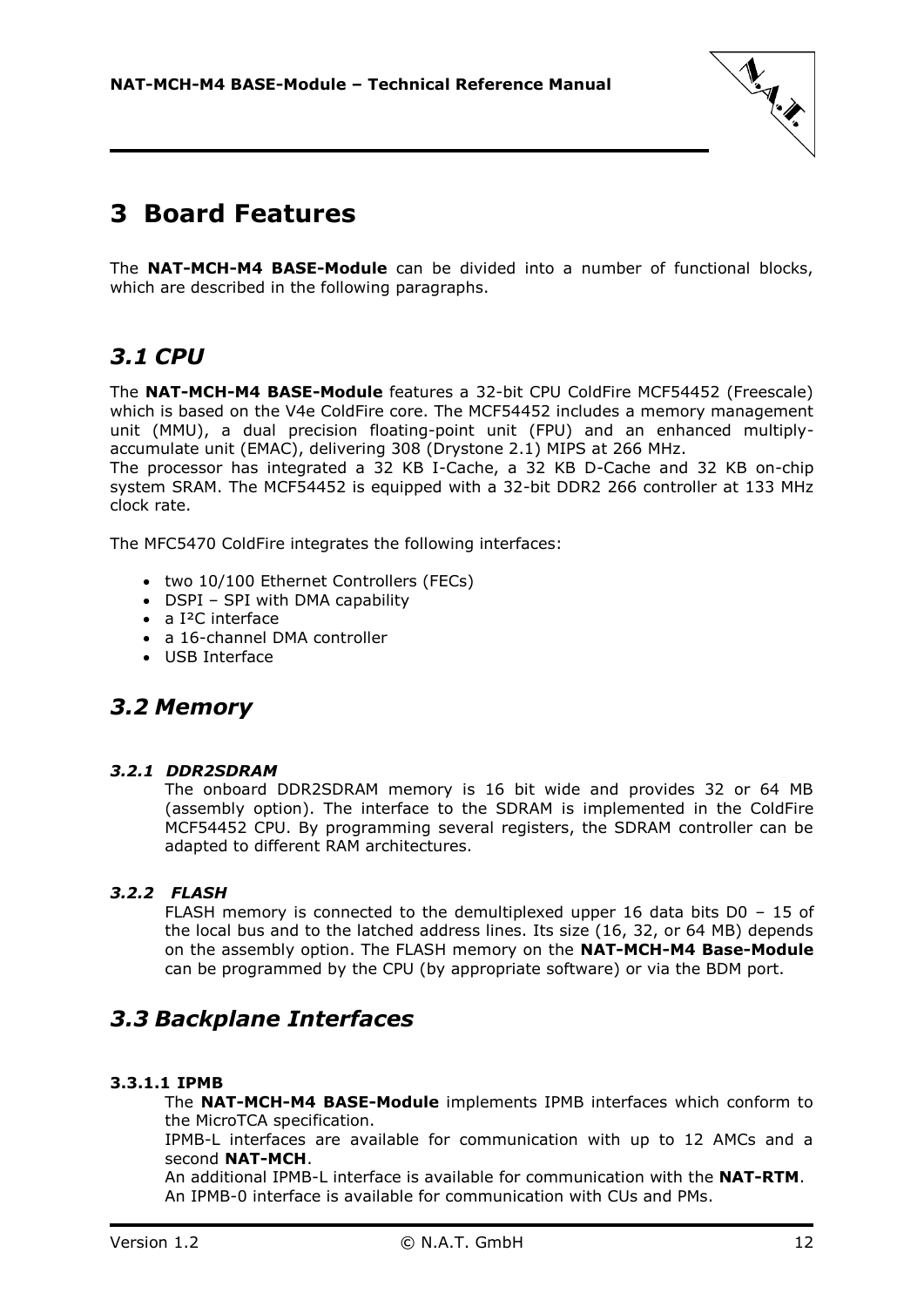

### <span id="page-12-0"></span>**3.3.1.2 I²C**

The **NAT-MCH-M4 BASE-Module** provides an I²C interface to access the dedicated FRU information device (resided on the backplane).

### <span id="page-12-1"></span>**3.3.1.3 Ethernet**

The **NAT-MCH-M4 BASE-Module** provides 1000BaseX interfaces for fabric A of 12 AMCs and the Update channel of fabric A. Furthermore one 1000BaseX interface connects to the **NAT-RTM**. These interfaces are connected to a Broadcom BCM5396 Gigabit Ethernet Switch.

### <span id="page-12-2"></span>*3.4 Front Panel Interfaces*

The **NAT-MCH BASE-Module** is equipped with various interfaces at the front panel, described in the following sections.

#### <span id="page-12-3"></span>*3.4.1 Ethernet Uplink Ports*

Two ports of the BCM5396 Gigabit Ethernet Switch are wired to connector GbE1 and GbE2 via a Broadcom BCM5482 1000BaseT physical layer chip. By this external device the user may access fabric A also from the front panel.

*GbE1:* The switch interfaces the network to fabric A and to the ColdFire CPU. Therefore this port can be used to update the ColdFire Software and to permit communication with external shelf or system managers.

*GbE2:* Together with GbE1 this port can be used to increase the bandwidth of the uplink. Instead of the second GbE-Interface the **NAT-MCH BASE-Module** can be equipped with a RJ45 clock interface (see chapter [3.4.4.2](#page-14-0) for details).

Configuration settings of the BCM5482 are done by CPU ports. The BCM5461 PHY has to be set up in GBIC mode (1000BaseT to 1000BaseX translation). Like all other I/O devices, the BCM5461 PHY is resettable by software by programming an FPGA register.

#### <span id="page-12-4"></span>*3.4.2 USB Debug Port*

The front panel micro USB connector available on the **NAT-MCH-M4 BASE-Module** is connected to the USB capable Atmel Atmega16U2 microcontroller.

This Microcontroller implements a serial interface device. The serial interface of the microcontroller is connected to the ColdFire MCF54452 UART interface. It provides a console interface for configuration, monitoring and debugging. The microcontroller USB interface is running in USB Device Mode. The microcontroller is powered by the USB power, independent of the board power supply. This has the advantage that a terminal connection will not get lost after reboot or powercycle.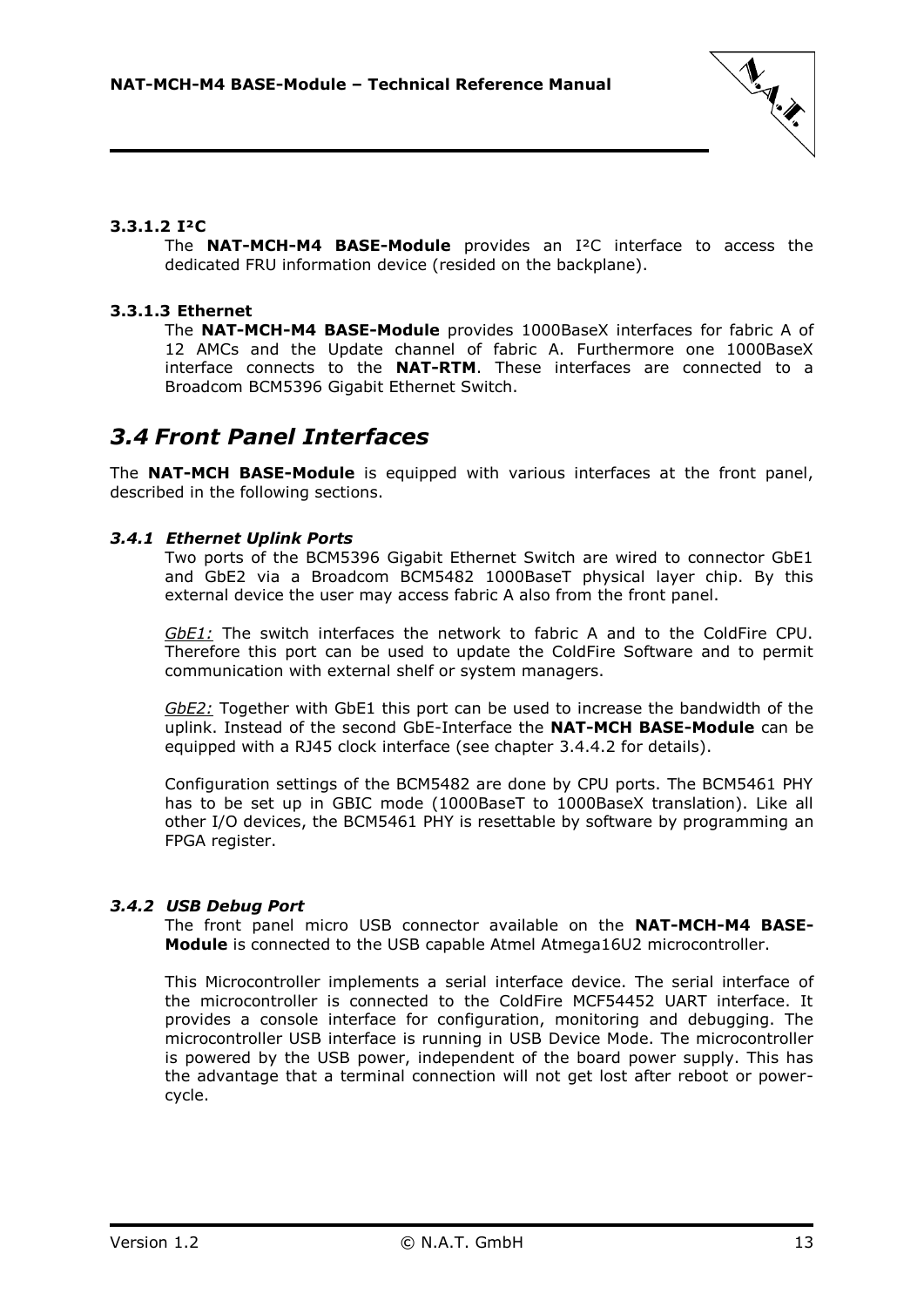

### <span id="page-13-0"></span>*3.4.3 RJ45 RS232 Debug Port*

The ColdFire MCF54452 UART interface is connected to the RJ45 debug port via a RS232 level shifter. The level shifter is disabled by the USB voltage. That means that the ColdFire MCF54452 will not receive any inputs via the RJ45 debug port if a USB host is connected!

### <span id="page-13-1"></span>*3.4.4 Clock Interface*

The **NAT-MCH BASE-Module** can be equipped with various External Reference Clock Transceiver Modules. The available transceiver modules differ in the number of supported clock signals, in the supported electrical standard (e.g. LVDS, TTL, CMOS) and the supported connector.

The external clock interfaces are routed from the transceiver module to the **CLK-Module**. Therefore the external clock interfaces can only be used in collaboration with the **NAT-MCH CLK-Module**.

At the moment the following External clock transceiver modules are available:

#### <span id="page-13-2"></span>**3.4.4.1 Coax-IO**

The Coax-IO transceiver module supports two SMA connectors at the face plate. Each connector is connected to its independent amplifier circuit. Each amplifier circuit can be configured as receiver or transmitter.

Configured as transmitter the output signal coming from the **CLK-Module** FPGA is transmitted via a simple CMOS driver. This driver is connected to the SMA connector via AC-coupling.

The amplifier circuit first comes really into operation if configured as receiver. The receiver part is designed to be able to work with a wide range of input voltages, as well as signal forms (e.g. sine wave, rectangle).

To be independent of any DC-offset the receiver part is also connected via ACcoupling.

The main part of the amplifier is a comparator that transfers the input signal from the SMA connector into a rectangle signal with a peak to peak voltage of 3.3V. Refer to [0f](#page-13-4)or the electrical characteristics.

The signal mapping for the Coax-IO module can be found below:

#### **Table 2: NAT-MCH-M4 BASE-Module – Coax-IO signal mapping**

<span id="page-13-4"></span><span id="page-13-3"></span>

| <b>Schematic Name</b> | <b>Script Name</b> | <b>Function Coax-IO</b> |
|-----------------------|--------------------|-------------------------|
| Extref1 p             | EXT single ended 1 | SMA 1 Rx                |
| Extref1 n             | EXT single ended 2 | SMA 1 Tx                |
| Extref2 p             | EXT single ended 3 | SMA 2 Rx                |
| Extref2 n             | EXT single ended 4 | SMA 2 Tx                |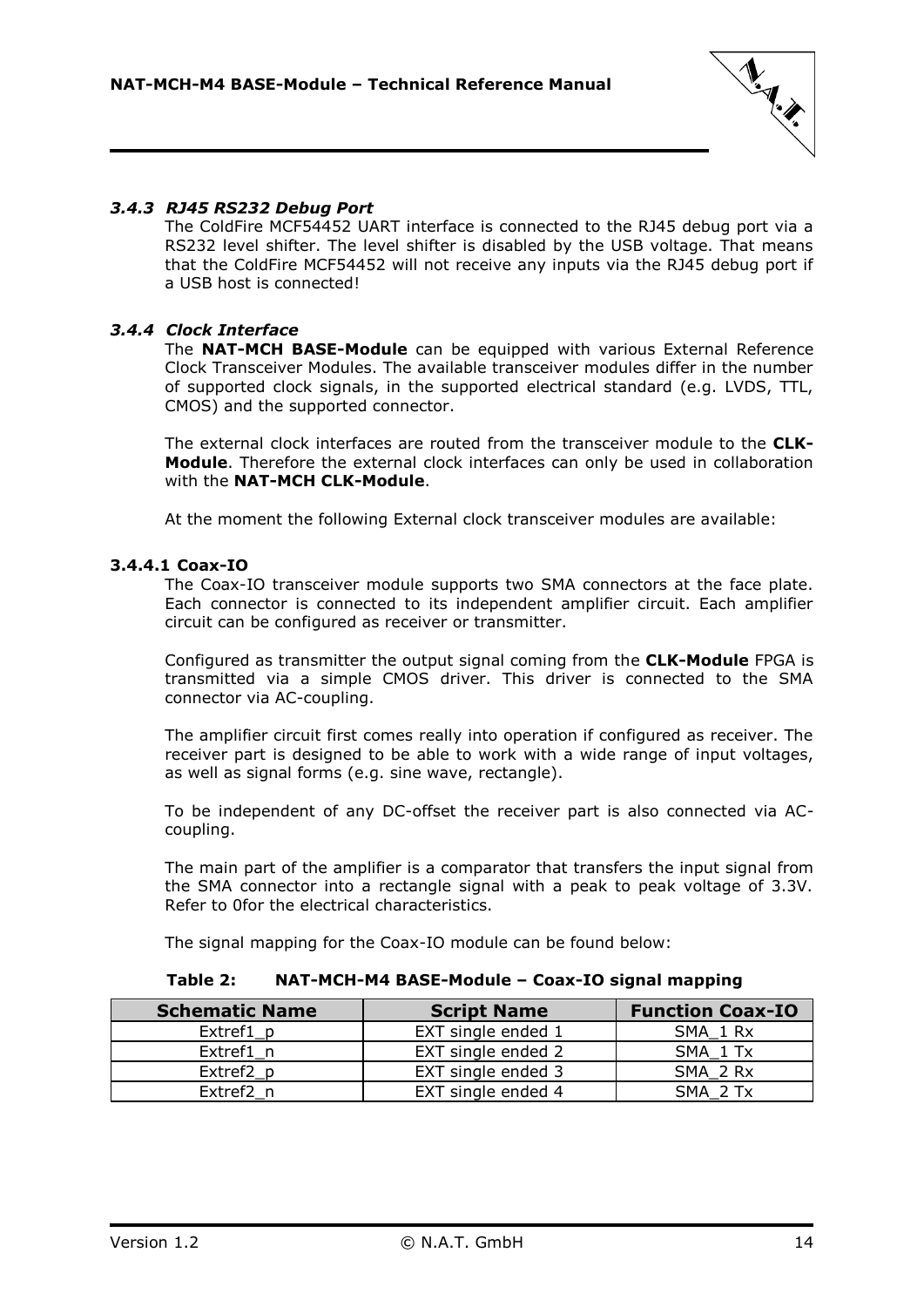

#### <span id="page-14-4"></span>**Table 3: NAT-MCH-M4 BASE-Module – Coax-IO electrical characteristics**

| <b>Parameter</b>                                              | Min. | Гур. | Max. | <b>Unit</b> |
|---------------------------------------------------------------|------|------|------|-------------|
| Input Voltage peak to peak                                    | 0.3  |      |      |             |
| Output Voltage peak to peak<br>(with 50 Ohm sink termination) |      |      |      |             |
| Input Frequency                                               |      |      | 50M  | Hz          |
| <b>Output Frequency</b>                                       | 250  |      | 125M | Hz          |
| <b>Termination Resistance</b>                                 |      | 50   |      |             |

### <span id="page-14-0"></span>**3.4.4.2 RJ45-Clock-Interface**

Instead of the second GbE-Port the **NAT-MCH BASE-Module** can be assembled with a second RJ45 connector usable as RJ45-Clock-Interface.

#### **CAUTION:**

The second GbE-Interface is not available with this assembly option! The pin assignment of the RJ45-Clock-Interface differs from the GbE-Interface! For detailed information please regard chapter [4.2.11.](#page-26-1)

The signals are directly connected to LVDS compliant IOs of the clock module FPGA. To cause no destruction no signals should be applied to this interface that do not comply with the LVDS signal standard.

#### *Other External Reference Clock Transceiver Modules*

Please contact N.A.T. GmbH if the available Clock transceiver modules or any parameter does not satisfy the needs for your application.

### <span id="page-14-1"></span>*3.5 Interface to Extension Modules*

#### <span id="page-14-2"></span>*3.5.1 NAT-MCH CKL-Module / NAT-MCH CLK-PHYS-Module*

The **NAT-MCH CLK-Module** / **NAT-MCH CLK-PHYS-Module** can be accessed by the ColdFire MCF54452 via I²C bus.

To interface the **NAT-MCH HUB-Module**, a SPI interface is also available. The SPI interface of the ColdFire is used for this purpose.

### <span id="page-14-3"></span>*3.5.2 NAT-MCH HUB-Module*

The **NAT-MCH HUB-Module** is connected to the **NAT-MCH-M4 BASE-Module** over the same connector that connects the **NAT-MCH CLK-Module** / **NAT-MCH CLK-PHYS-Module**. The **NAT-MCH HUB-Module** can also be accessed by the ColdFire via I²C bus.

To interface the **NAT-MCH HUB-Module**, a SPI interface is also available. The SPI interface of the ColdFire is used for this purpose. Depending on the **HUB-Module** the SPI interface is only used for update purposes or as an additional communication path.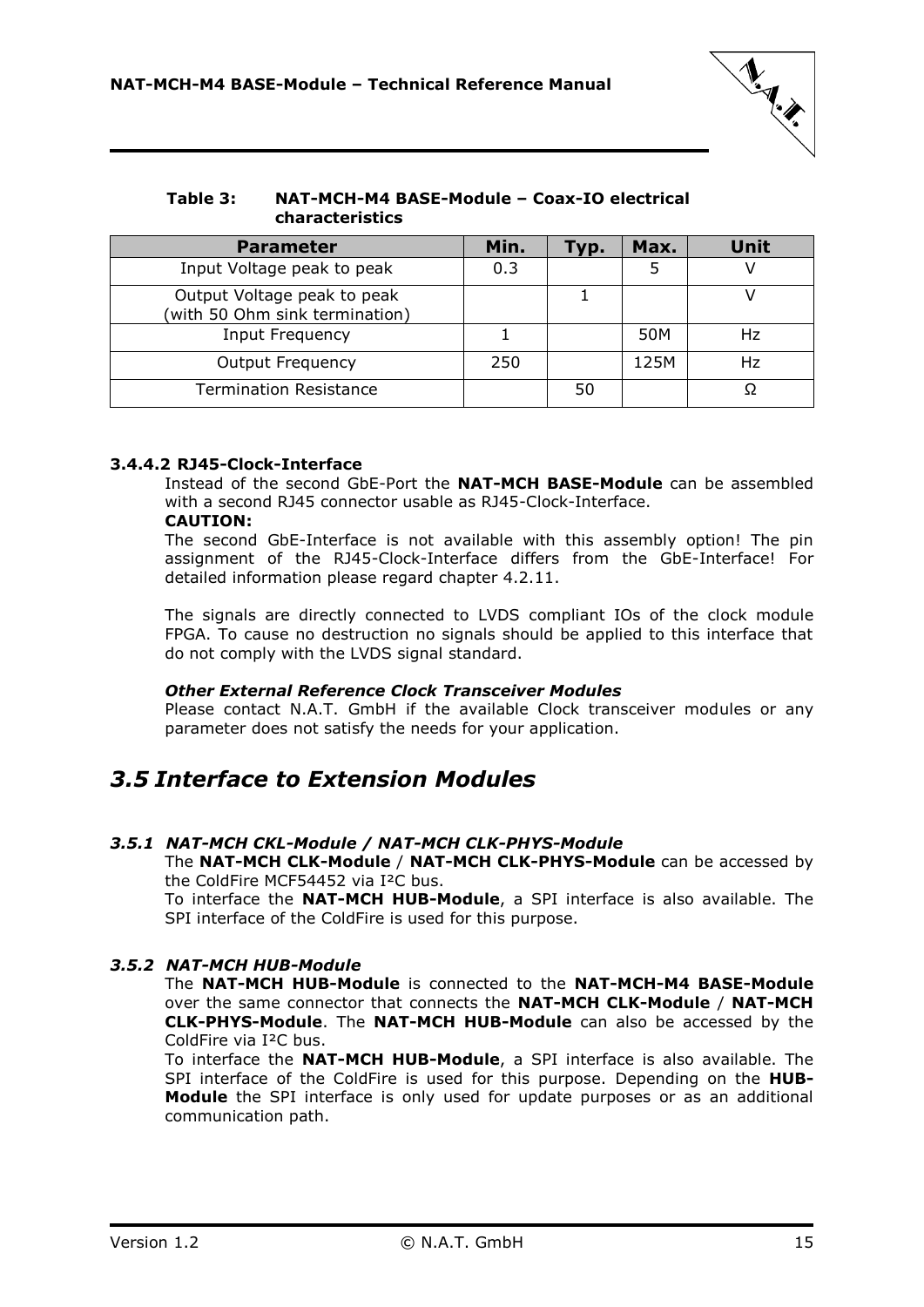

### <span id="page-15-0"></span>*3.6 Interface to NAT-RTM-Module (via Zone3 connector):*

### <span id="page-15-1"></span>*3.6.1 Power supply*

The **NAT-MCH-M4** supplies the **NAT-RTM** with a locally generated 3.3V management power and with a switched version of the MCH 12V payload power. Both supplies are ramped and over-current controlled to support hot-swap.

### <span id="page-15-2"></span>*3.6.2 Management*

The **NAT-MCH-M4** supports an IPMB-L interface to the **NAT-RTM**.

### <span id="page-15-3"></span>*3.6.3 Ethernet*

The **NAT-MCH-M4** supports one 1000Base-X Ethernet interface that connects between the Fabric-A Gigabit Ethernet switch on the **NAT-MCH-M4 BASE-Module** and the RTM.

### <span id="page-15-4"></span>*3.6.4 SATA*

The **NAT-MCH-M4** supports two SATA interfaces that allow a **NAT-RTM** to access the SATA devices located on the **NAT-MCH-M4 BASE-Module**

### <span id="page-15-5"></span>*3.6.5 PCI Express*

The **NAT-MCH-M4** supports a PCIe (GenIII) x4 connection between the **NAT-MCH PCIe-HUB-Module** and the **NAT-RTM**.

### <span id="page-15-6"></span>*3.7 I <sup>2</sup>C Devices*

There are three I<sup>2</sup>C Devices on the **NAT-MCH-M4 BASE-Module**, which are connected to the MCF54452 via  $I^2C$  bus

- An EEPROM (24C08) used for storage of board-specific information (address 0x50)
- Two temperature sensors (LM75), which sense the board temperature near CPU and near FPGA (addresses 0x9C and 0x9E)

### <span id="page-15-7"></span>*3.8 Ethernet Switch*

The Broadcom BCM5396 Gigabit Ethernet Switch provides a layer 2, non-blocking, lowlatency Gigabit Ethernet switch, supporting VPN as well as a port based rate control. The BCM5396 supports Fabric A switching according to MicroTCA.0 R1.0 and PICMG SFP.1 R1.0, serving up to 12 AMCs as well as the update channel from the second NAT-MCH in redundant environments. Also supported are two uplink ports at the front panel of the **NAT-MCH BASE-Module** in order to interconnect to other carriers, shelves or systems. Refer to section [3.4.1](#page-12-3) for the Uplink ports.

The configuration register of the BMC5396 can be accessed through the MCF54452's PHY message channel interface.

For frame management the BMC5396 is connected to the MCF54452's TSEC0 through the MII interface.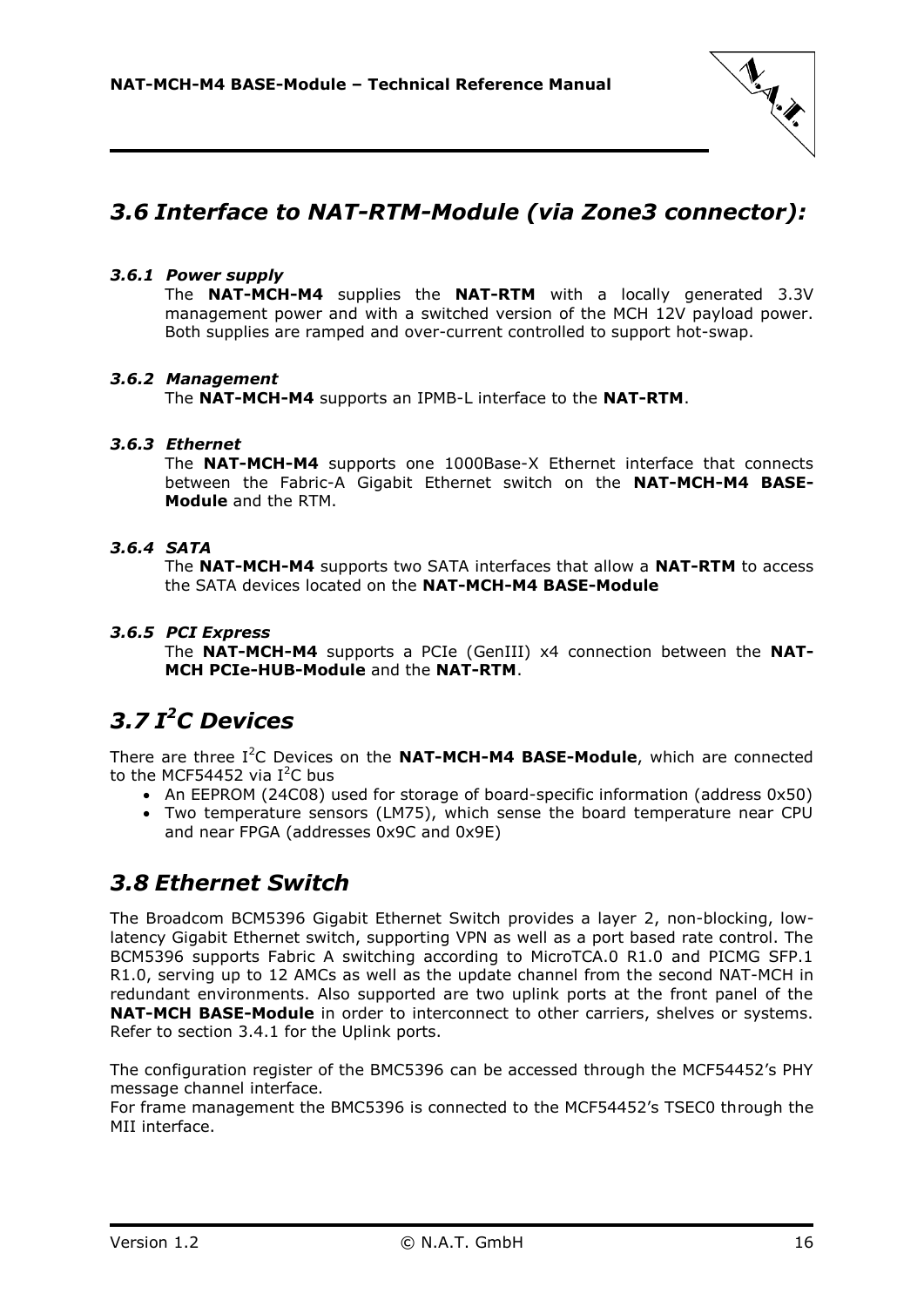

### <span id="page-16-0"></span>*3.9 SATA Devices*

The **NAT-MCH-M4** supports two SATA connectors including power supply and mounting holes for standard 2.5" and half-sized 1.8" SATA devices. Because of the limited board space the **NAT-MCH-M4** can only be equipped with one 2.5" SATA device. The SATA connections are directly routed to the zone 3 RTM Connector.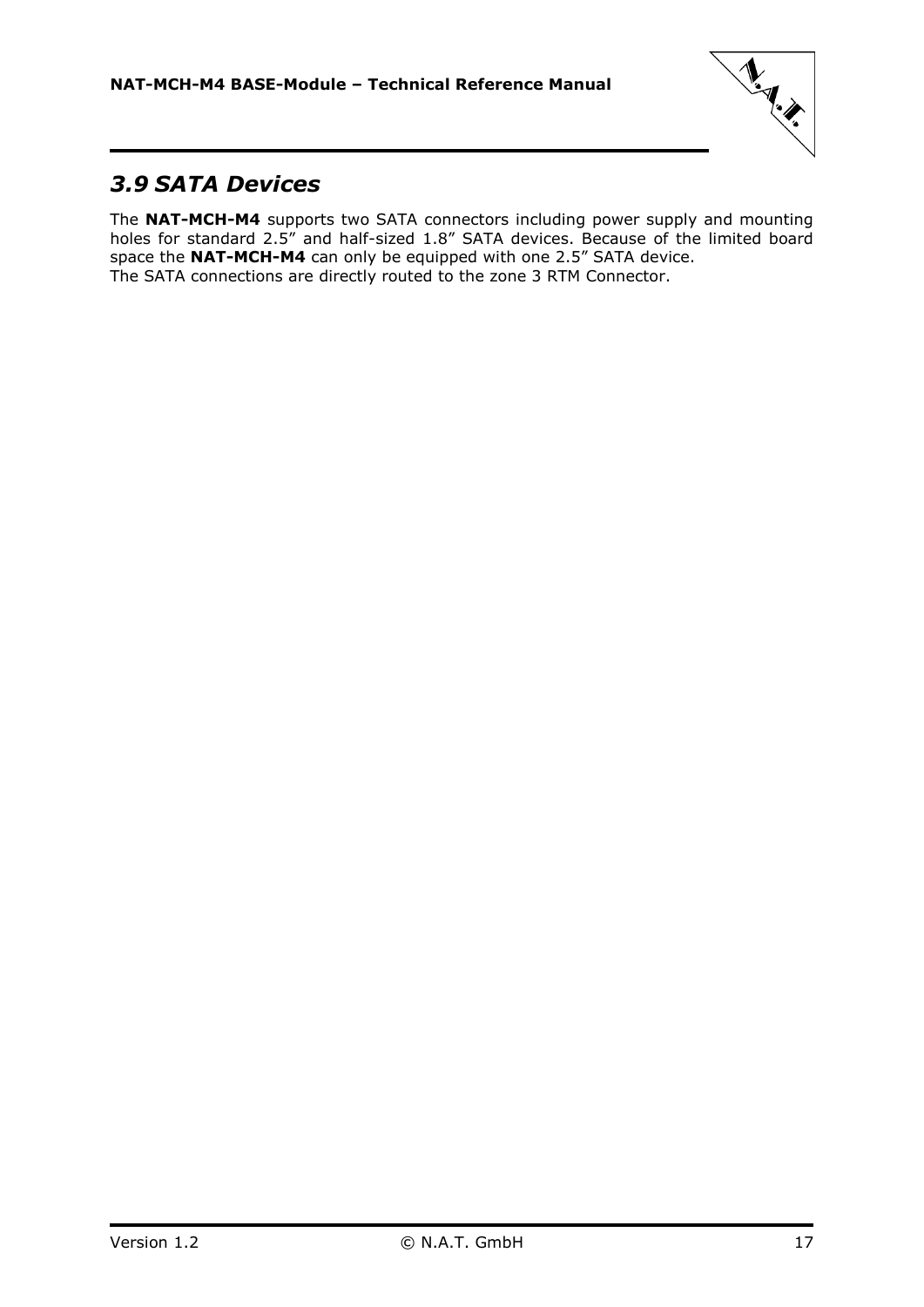

### <span id="page-17-0"></span>**4 Hardware**

### <span id="page-17-1"></span>*4.1 Front Panel and LEDs*

<span id="page-17-6"></span>The following figure shows the front panel of the **NAT-MCH-M4 BASE-Module**. It is equipped with various LEDs.

### **Figure 3: NAT-MCH-M4 BASE-Module – Front Panel**



### <span id="page-17-2"></span>*4.1.1 MCH Basic-LEDs*

- The *Status-LED* indicates the operation status of the **NAT-MCH BASE-Module**. If the LED is *green*, the **NAT-MCH BASE-Module** operates as *primary* MCH in the MicroTCA-system, if the LED shines *orange*, it is operating as *secondary* MCH
- The *Fault-LED* indicates a malfunction of the **NAT-MCH BASE-Module**
- The *Hot-Swap-LED* indicates the Hot-Swap-Status of the **NAT-MCH BASE-Module**

#### <span id="page-17-3"></span>*4.1.2 RJ45-LEDs*

Two *RJ45-LEDs* are integrated in each RJ45-connector to indicate GbE-Status.

#### <span id="page-17-4"></span>*4.1.3 AMC/CU/PM Status LEDs*

Various *Status-LEDs* residing on the front panel (mounted on the LED-Module) indicate the status of 12 AMCs, 2 CUs and 2 PMs.

#### <span id="page-17-5"></span>*4.1.4 PCIe-Link LEDs*

The *PCIe-Link-LEDS* indicate the Link-Status of an optionally mountable **NAT-MCH PCIe-HUB-Module.**

| Slow blink: | PCIe-GEN1-Link established |
|-------------|----------------------------|
| Fast Flash: | PCIe-GEN2-Link established |
| Solid On:   | PCIe-GEN3-Link established |

*PCIE-Link-LEDs 1-11* are green; *PCIe-Link-LED 12* is bi-coloured, as it owns a special status:

- if the PCIe switch port is connected to *AMC12* via multiplexer, the LED is shining *green*
- if the multiplexer connects to the *NAT-RTM* instead, the LED is lightened *orange*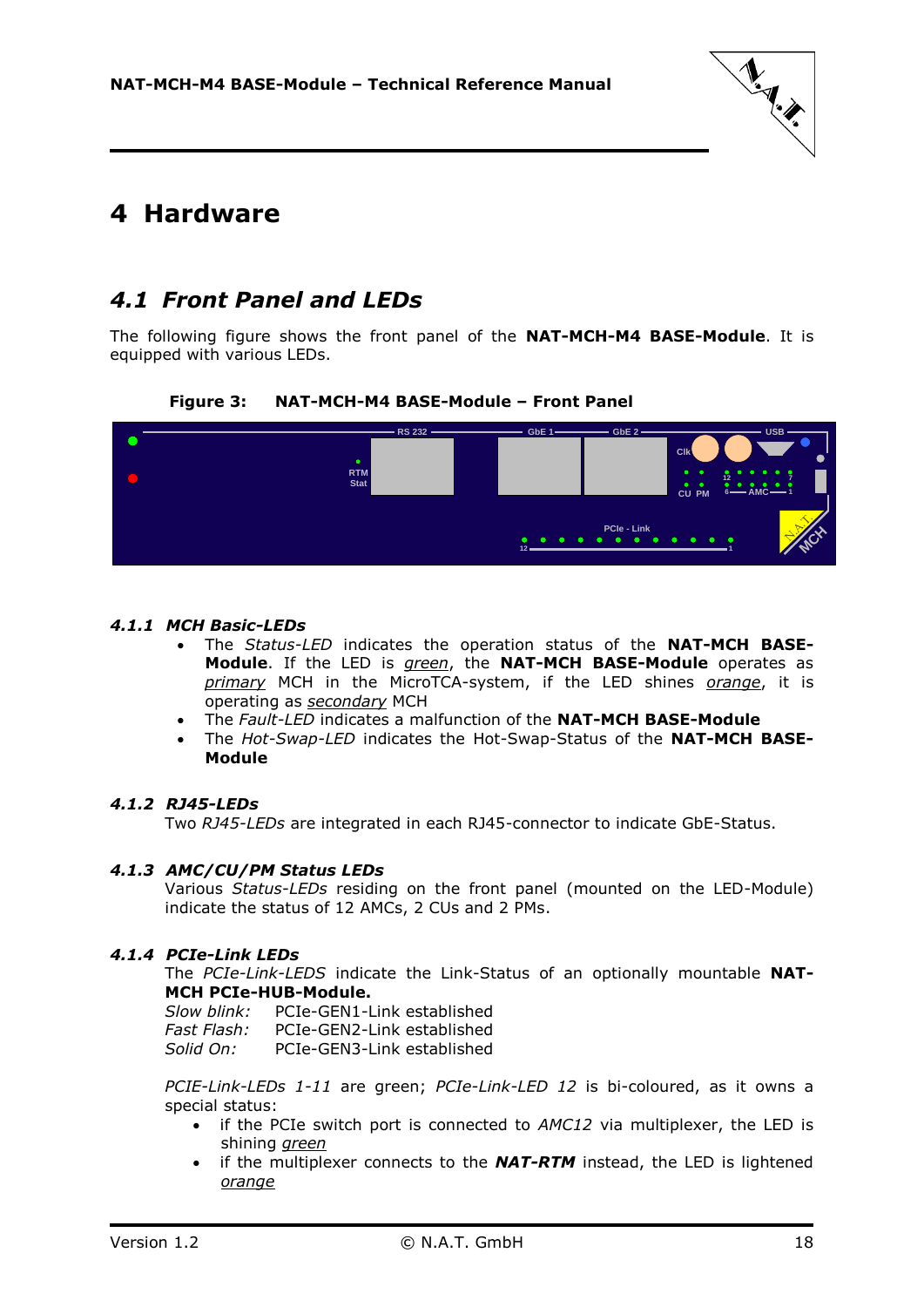

### <span id="page-18-0"></span>*4.1.5 RTM-Status-LED*

The bi-coloured *RTM-Status-LED* indicates the status of an optionally mountable **NAT-RTM.**

| no <b>NAT-RTM</b> present          |
|------------------------------------|
| Link established, no Payload Power |
| Link established, Payload Power on |
| no Link established / unknown RTM  |
|                                    |

Please refer to Chapter [4.2](#page-19-0) for details on front panel connectors.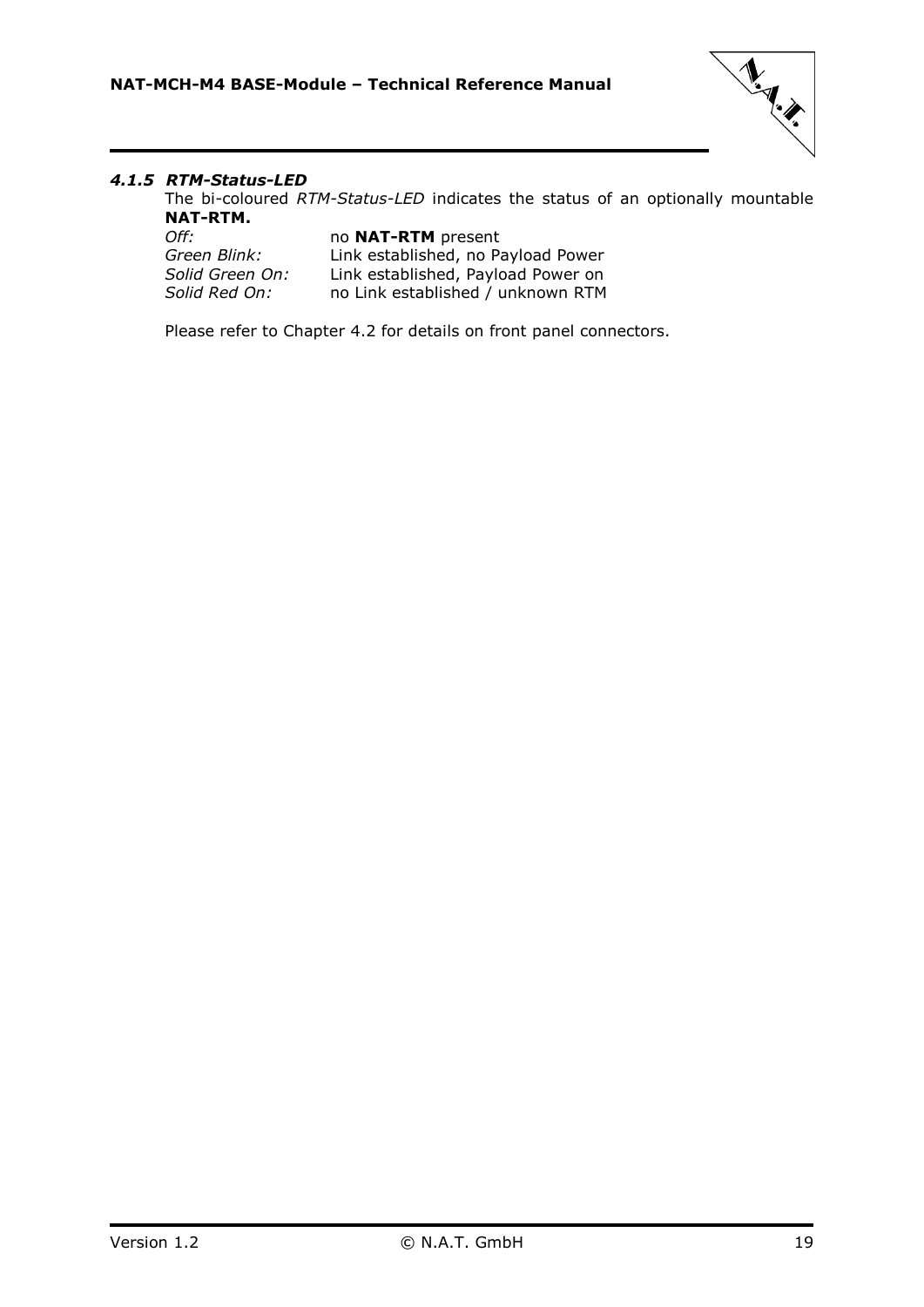

### <span id="page-19-1"></span><span id="page-19-0"></span>*4.2 Connectors and Switches*





Please refer to the following tables to look up the pin assignment of the **NAT-MCH-M4 BASE-Module**.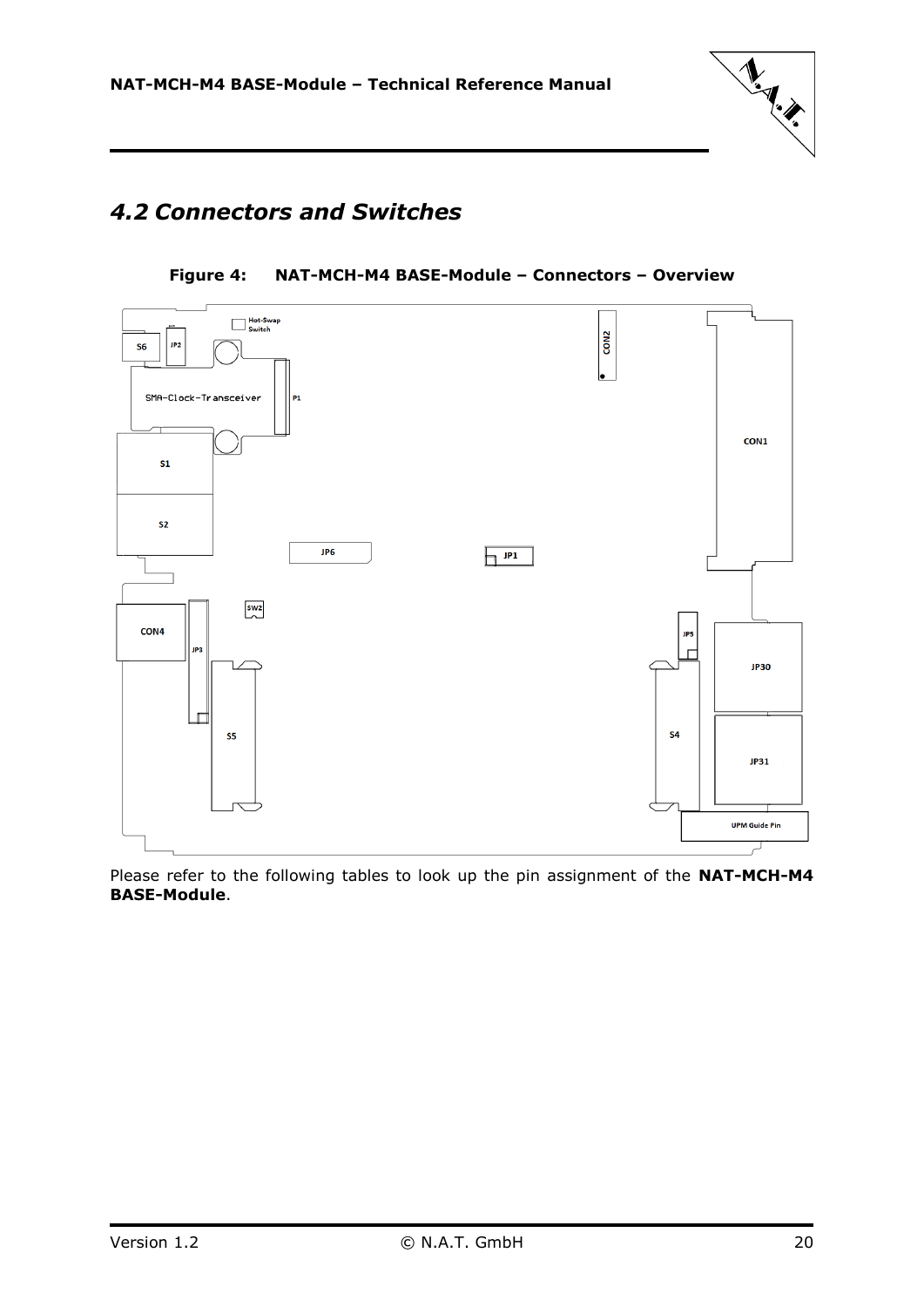

### <span id="page-20-1"></span><span id="page-20-0"></span>*4.2.1 CON1: MCH Connector*

|                         | $I$ avic $I$ .<br>CONT. MCH CONNECTOR - FIN-ASSIGNMENT |                   |       |  |  |
|-------------------------|--------------------------------------------------------|-------------------|-------|--|--|
| Pin $#$                 | <b>AMC-Signal</b>                                      | <b>AMC-Signal</b> | Pin # |  |  |
| 1                       | <b>GND</b>                                             | PWR ON            | 170   |  |  |
| $\overline{2}$          | <b>PWR</b>                                             | <b>NC</b>         | 169   |  |  |
| 3                       | /PS1                                                   | <b>NC</b>         | 168   |  |  |
| $\overline{\mathbf{4}}$ | MP                                                     | <b>NC</b>         | 167   |  |  |
| 5                       | GA0                                                    | <b>NC</b>         | 166   |  |  |
| $\overline{6}$          | <b>RESVD</b>                                           | <b>NC</b>         | 165   |  |  |
| $\overline{7}$          | <b>GND</b>                                             | <b>GND</b>        | 164   |  |  |
| 8                       | <b>RESVD</b>                                           | $TxFA-1+$         | 163   |  |  |
| 9                       | <b>PWR</b>                                             | $TxFA-1-$         | 162   |  |  |
| 10                      | <b>GND</b>                                             | <b>GND</b>        | 161   |  |  |
| 11                      | TxFUA+                                                 | $RxFA-1+$         | 160   |  |  |
| 12                      | TxFUA-                                                 | RxFA-1-           | 159   |  |  |
| 13                      | <b>GND</b>                                             | <b>GND</b>        | 158   |  |  |
| 14                      | RxFUA+                                                 | $TxFA-2+$         | 157   |  |  |
| 15                      | RxFUA-                                                 | TxFA-2-           | 156   |  |  |
| 16                      | <b>GND</b>                                             | <b>GND</b>        | 155   |  |  |
| 17                      | GA1                                                    | $RxFA-2+$         | 154   |  |  |
| 18                      | <b>PWR</b>                                             | RxFA-2-           | 153   |  |  |
| 19                      | <b>GND</b>                                             | <b>GND</b>        | 152   |  |  |
| 20                      | $TxFA-3+$                                              | $TxFA-4+$         | 151   |  |  |
| 21                      | TxFA-3-                                                | TxFA-4-           | 150   |  |  |
| 22                      | <b>GND</b>                                             | <b>GND</b>        | 149   |  |  |
| 23                      | $RxFA-3+$                                              | $RxFA-4+$         | 148   |  |  |
| 24                      | RxFA-3-                                                | RxFA-4-           | 147   |  |  |
| 25                      | <b>GND</b>                                             | <b>GND</b>        | 146   |  |  |
| 26                      | GA <sub>2</sub>                                        | $TxFA-6+$         | 145   |  |  |
| 27                      | <b>PWR</b>                                             | TxFA-6-           | 144   |  |  |
| 28                      | <b>GND</b>                                             | <b>GND</b>        | 143   |  |  |
| 29                      | $TxFA-5+$                                              | $RxFA-6+$         | 142   |  |  |
| 30                      | TxFA-5-                                                | RxFA-6-           | 141   |  |  |
| 31                      | <b>GND</b>                                             | <b>GND</b>        | 140   |  |  |
| 32                      | $RxFA-5+$                                              | $TxFA-8+$         | 139   |  |  |
| 33                      | RxFA-5-                                                | TxFA-8-           | 138   |  |  |
| 34                      | <b>GND</b>                                             | <b>GND</b>        | 137   |  |  |
| 35                      | $TxFA-7+$                                              | $RxFA-8+$         | 136   |  |  |
| 36                      | TxFA-7-                                                | RxFA-8-           | 135   |  |  |
| 37                      | <b>GND</b>                                             | <b>GND</b>        | 134   |  |  |
| 38                      | $RxFA-7+$                                              | /TMREQ            | 133   |  |  |
| 39                      | RxFA-7-                                                | <b>RSVD</b>       | 132   |  |  |
| 40                      | <b>GND</b>                                             | <b>GND</b>        | 131   |  |  |
| 41                      | /ENABLE                                                | I2C_SCL           | 130   |  |  |
| 42                      | <b>PWR</b>                                             | I2C_SDA           | 129   |  |  |
| 43                      | <b>GND</b>                                             | <b>GND</b>        | 128   |  |  |
| 44                      | $TxFA-9+$                                              | IPMB0-SCL-A       | 127   |  |  |
| 45                      | TxFA-9-                                                | IPMB0-SDA-A       | 126   |  |  |
| 46                      | <b>GND</b>                                             | <b>GND</b>        | 125   |  |  |

### **Table 4: CON1: MCH Connector – Pin-Assignment**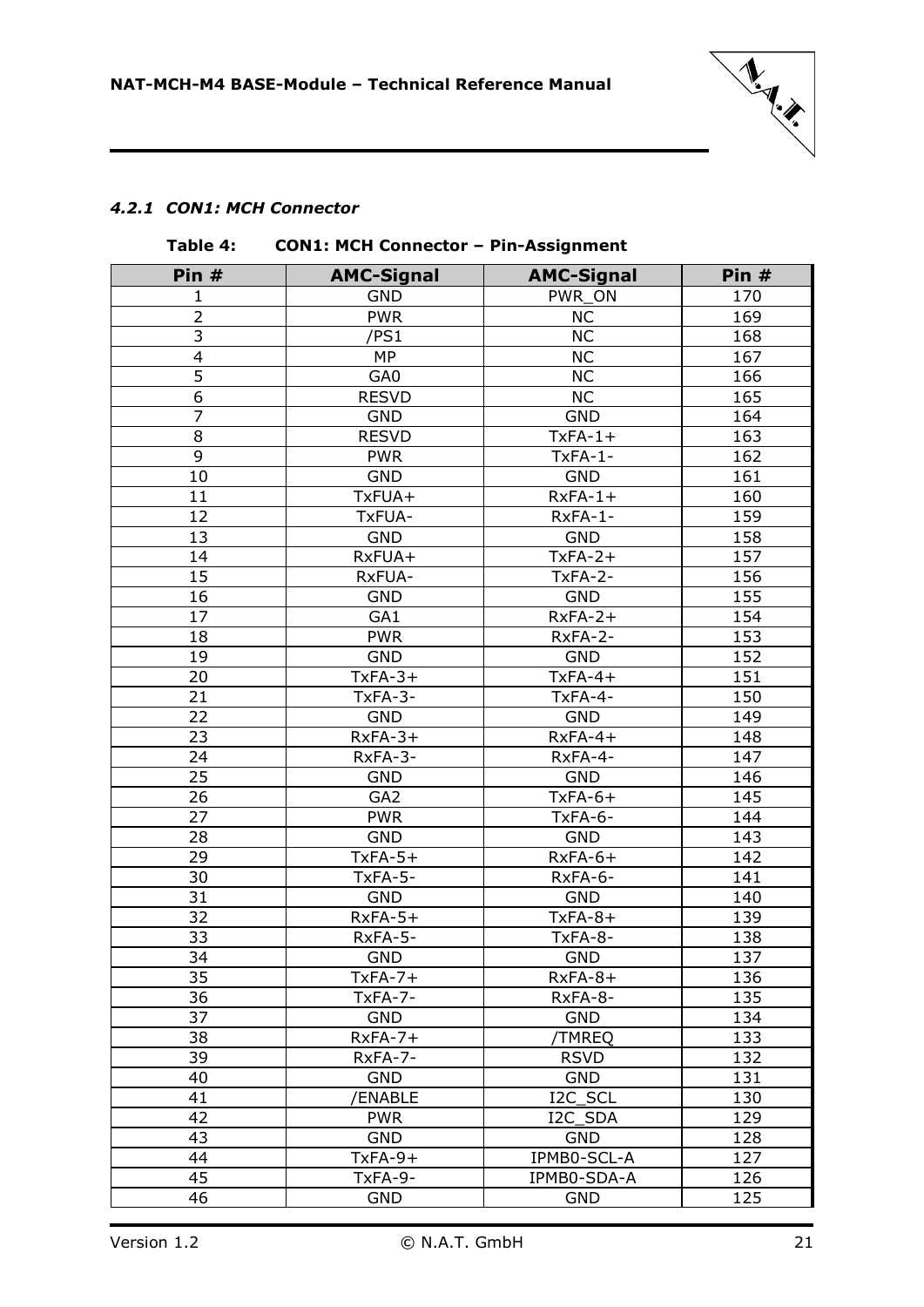

| Pin # | <b>AMC-Signal</b>        | <b>AMC-Signal</b> | Pin # |
|-------|--------------------------|-------------------|-------|
| 47    | $RxFA-9+$<br>IPMB0-SCL-B |                   | 124   |
| 48    | RxFA-9-<br>IPMB0-SDA-B   |                   | 123   |
| 49    | <b>GND</b><br><b>GND</b> |                   | 122   |
| 50    | $TxFA-10+$               | IPMBL-SCL-1       | 121   |
| 51    | <b>TxFA-10-</b>          | IPMBL-SDA-1       | 120   |
| 52    | <b>GND</b>               | <b>GND</b>        | 119   |
| 53    | RxFA-10+                 | IPMBL-SCL-2       | 118   |
| 54    | <b>RxFA-10-</b>          | IPMBL-SDA-2       | 117   |
| 55    | <b>GND</b>               | <b>GND</b>        | 116   |
| 56    | SCL <sub>L</sub>         | IPMBL-SCL-3       | 115   |
| 57    | <b>PWR</b>               | IPMBL-SDA-3       | 114   |
| 58    | <b>GND</b>               | <b>GND</b>        | 113   |
| 59    | $TxFA-11+$               | IPMBL-SCL-4       | 112   |
| 60    | TxFA-11-                 | IPMBL-SDA-4       | 111   |
| 61    | <b>GND</b>               | <b>GND</b>        | 110   |
| 62    | $RxFA-11+$               | IPMBL-SCL-5       | 109   |
| 63    | <b>RxFA-11-</b>          | IPMBL-SDA-5       | 108   |
| 64    | <b>GND</b>               | <b>GND</b>        | 107   |
| 65    | $TxFA-12+$               | IPMBL-SCL-6       | 106   |
| 66    | <b>TxFA-12-</b>          | IPMBL-SDA-6       | 105   |
| 67    | <b>GND</b>               | <b>GND</b>        | 104   |
| 68    | $RxFA-12+$               | IPMBL-SCL-7       | 103   |
| 69    | <b>RxFA-12-</b>          | IPMBL-SDA-7       | 102   |
| 70    | <b>GND</b>               | <b>GND</b>        | 101   |
| 71    | SDA L                    | IPMBL-SCL-8       | 100   |
| 72    | <b>PWR</b>               | IPMBL-SDA-8       | 99    |
| 73    | <b>GND</b>               | <b>GND</b>        | 98    |
| 74    | XOVER0+                  | IPMBL-SCL-9       | 97    |
| 75    | XOVER0-                  | IPMBL-SDA-9       | 96    |
| 76    | <b>GND</b>               | <b>GND</b>        | 95    |
| 77    | XOVER1+                  | IPMBL-SCL-10      | 94    |
| 78    | XOVER1-                  | IPMBL-SDA-10      | 93    |
| 79    | <b>GND</b>               | <b>GND</b>        | 92    |
| 80    | XOVER2+                  | IPMBL-SCL-11      | 91    |
| 81    | XOVER2-                  | IPMBL-SDA-11      | 90    |
| 82    | <b>GND</b>               | <b>GND</b>        | 89    |
| 83    | /PS0                     | IPMBL-SCL-12      | 88    |
| 84    | <b>PWR</b>               | IPMBL-SDA-12      | 87    |
| 85    | <b>GND</b>               | <b>GND</b>        | 86    |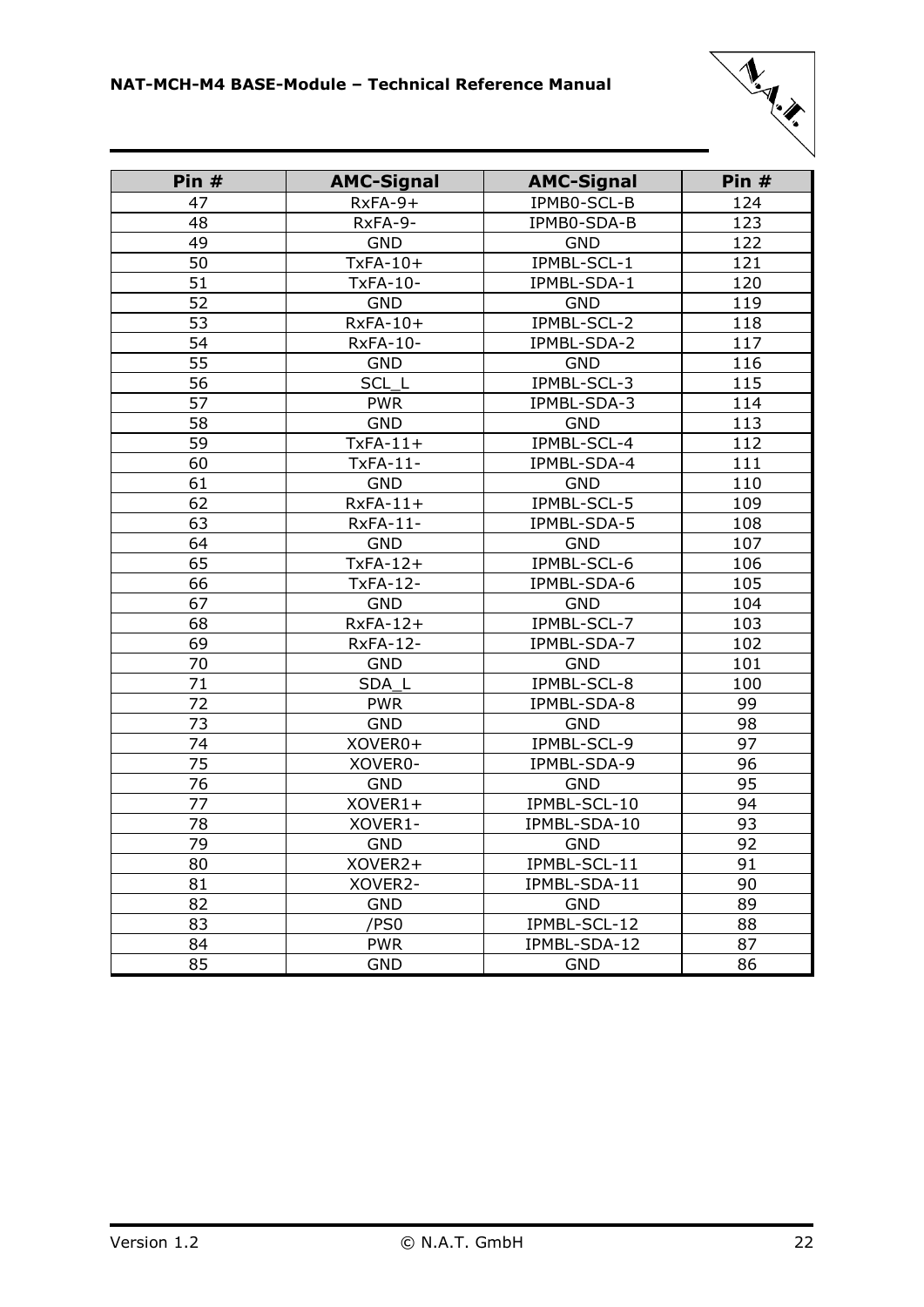

### <span id="page-22-0"></span>*4.2.2 CON2: Extension Module Connector*

Connector CON2 connects the **NAT-MCH-M4 BASE-Module** with the **NAT-MCH CLK-Module** and/or the **NAT-MCH HUB-Module**.

<span id="page-22-2"></span>

| Pin # | <b>AMC-Signal</b>    | <b>AMC-Signal</b>  | Pin # |
|-------|----------------------|--------------------|-------|
|       | <b>SPISEL CLKPCB</b> | /INT_HUB           | 2     |
| 3     | <b>GND</b>           | <b>GND</b>         | 4     |
| 5     | <b>NC</b>            | <b>NC</b>          | 6     |
|       | <b>NC</b>            | <b>NC</b>          | 8     |
| 9     | $+12V$               | $+12V$             | 10    |
| 11    | $+12V$               | $+12V$             | 12    |
| 13    | EXTREF 1 P           | $+3.3V$ MP         | 14    |
| 15    | EXTREF_1_N           | <b>SPICLK</b>      | 16    |
| 17    | EXTREF 2 N           | EXTREF 2 P         | 18    |
| 19    | <b>MOSI</b>          | <b>MISO</b>        | 20    |
| 21    | <b>GND</b>           | /SPISEL_Hub-Module | 22    |
| 23    | <b>SCL</b>           | /Reset_CLK-Module  | 24    |
| 25    | <b>SDA</b>           | /Reset Hub-Module  | 26    |
| 27    | <b>GND</b>           | GND                | 28    |

**Table 5: CON2: Extension Module Connector – Pin Assignment**

The  $I^2C$ - and SPI- interfaces of Connector CON2 are connected to the respective interfaces of the local Coldfire CPU.

#### <span id="page-22-3"></span><span id="page-22-1"></span>*4.2.3 CON3: RJ45 Front Panel Serial Console Connector*

Connector CON3 is connected to the MCF54452 UART via a RS232 level converter.

#### **Table 6: CON3: RJ45 Front Panel Serial Console Connector (RS232) – Pin Assignment**

| Pin $#$ | <b>Signal</b>   | <b>Signal</b>   | <b>Pin #.</b> |
|---------|-----------------|-----------------|---------------|
|         |                 | ΝC              |               |
|         |                 | <b>GND</b>      |               |
|         | <b>RS232-TD</b> | <b>RS232-RD</b> |               |
|         |                 |                 |               |

*Please note:* If the USB interface is connected to an USB host (e.g. a PC) the RS232 receive path will be disabled. That means if the serial console is connected to a terminal program the debug outputs of the MCH firmware will still show up but it will not be possible to interact.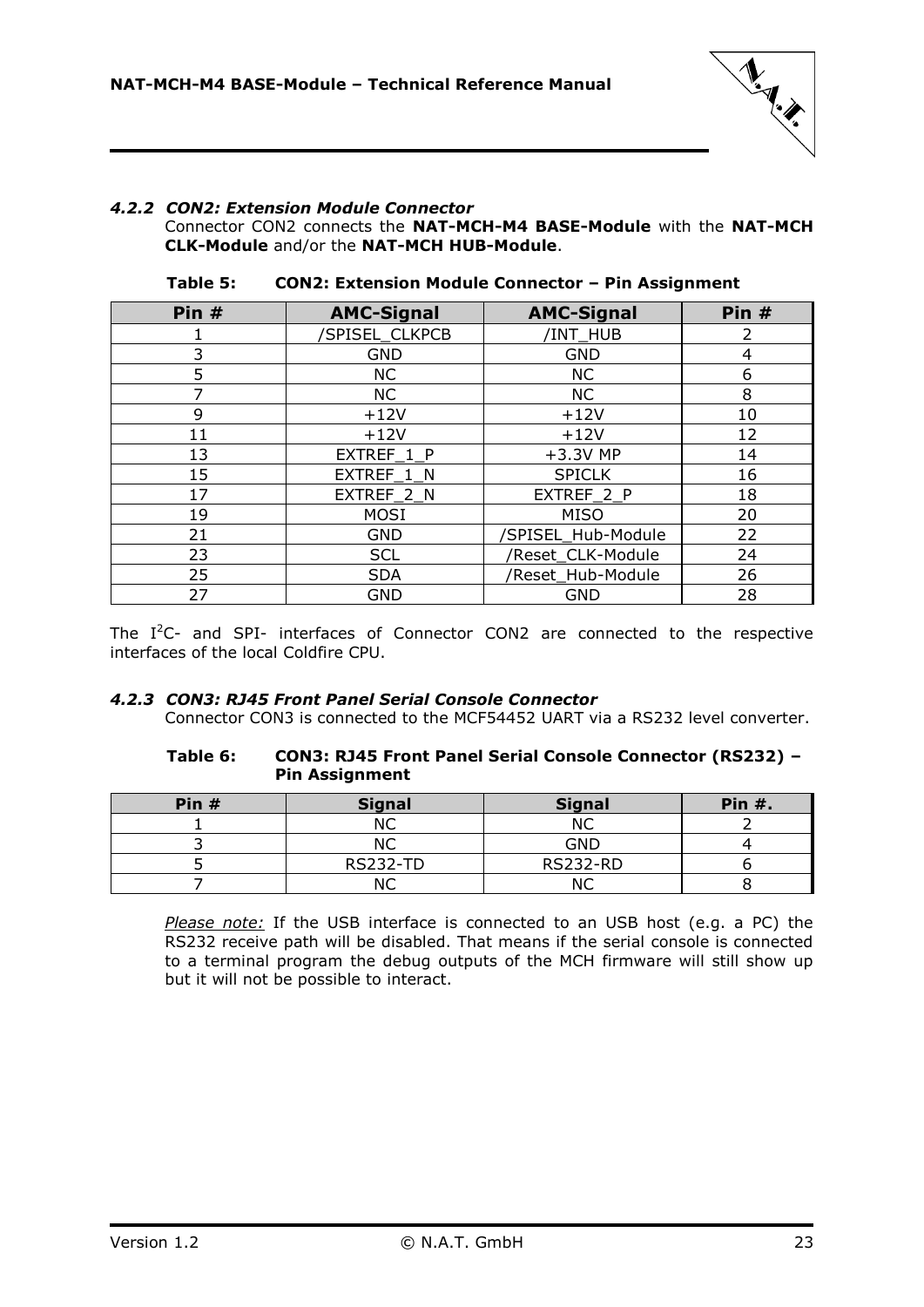

### <span id="page-23-3"></span><span id="page-23-0"></span>*4.2.4 JP1: Altera FPGA Programming Port*

Connector JP1 connects the JTAG- or programming-port of the Altera FPGA device.

| Pin $#$ | <b>AMC-Signal</b> | <b>AMC-Signal</b> | Pin $#$ |
|---------|-------------------|-------------------|---------|
|         | <b>DCLK</b>       | <b>GND</b>        |         |
|         | CONF DONE         | $+3.3V$           |         |
|         | <b>CONFIG</b>     | <b>CECONF</b>     |         |
|         | <b>DATAO</b>      | CSC               |         |
|         | וחאו              | GND               |         |

### **Table 7: JP1: Altera FPGA Programming Port – Pin Assignment**

### <span id="page-23-4"></span><span id="page-23-1"></span>*4.2.5 JP2. LED-Module Connector*

Connector JP2 connects the LED-Module via a ribbon cable

### **Table 8: JP2: LED-Module Connector – Pin Assignment**

| Pin $#$ | <b>AMC-Signal</b> | <b>AMC-Signal</b> | Pin $#$ |
|---------|-------------------|-------------------|---------|
|         | GND               | nRESET LED        |         |
|         | $+3.3V$           | MOSI              |         |
|         | nSPISEL LED       | MISO              |         |
|         | GND               | <b>SPICLK</b>     |         |

### <span id="page-23-2"></span>*4.2.6 JP3: Development Connector*

The BDM port (also called COP header) can be used for debugging. It is supported by major debug tool manufacturers.

| Table 9: | JP3: Development Connector - Pin Assignment |
|----------|---------------------------------------------|
|----------|---------------------------------------------|

<span id="page-23-5"></span>

| Pin # | <b>AMC-Signal</b>     | <b>AMC-Signal</b> | Pin # |
|-------|-----------------------|-------------------|-------|
|       | /CPU_RSTOUT           | /BKPT             | 2     |
| 3     | <b>GND</b>            | /DSCLK            | 4     |
| 5     | <b>GND</b>            | SLV_TCK           | 6     |
|       | /HRESET               | SLV TDI           | 8     |
| 9     | $+3.3V$               | CPU_TDO           | 10    |
| 11    | <b>GND</b>            | PST_D7            | 12    |
| 13    | PST_D6                | PST D5            | 14    |
| 15    | PST_D4                | PST_D3            | 16    |
| 17    | PST_D2                | PST_D1            | 18    |
| 19    | PST_D0                | JTAG_EN           | 20    |
| 21    | <b>NC</b>             | <b>NC</b>         | 22    |
| 23    | <b>GND</b><br>PST_CLK |                   | 24    |
| 25    | <b>TMREQ</b>          | ′TΑ               | 26    |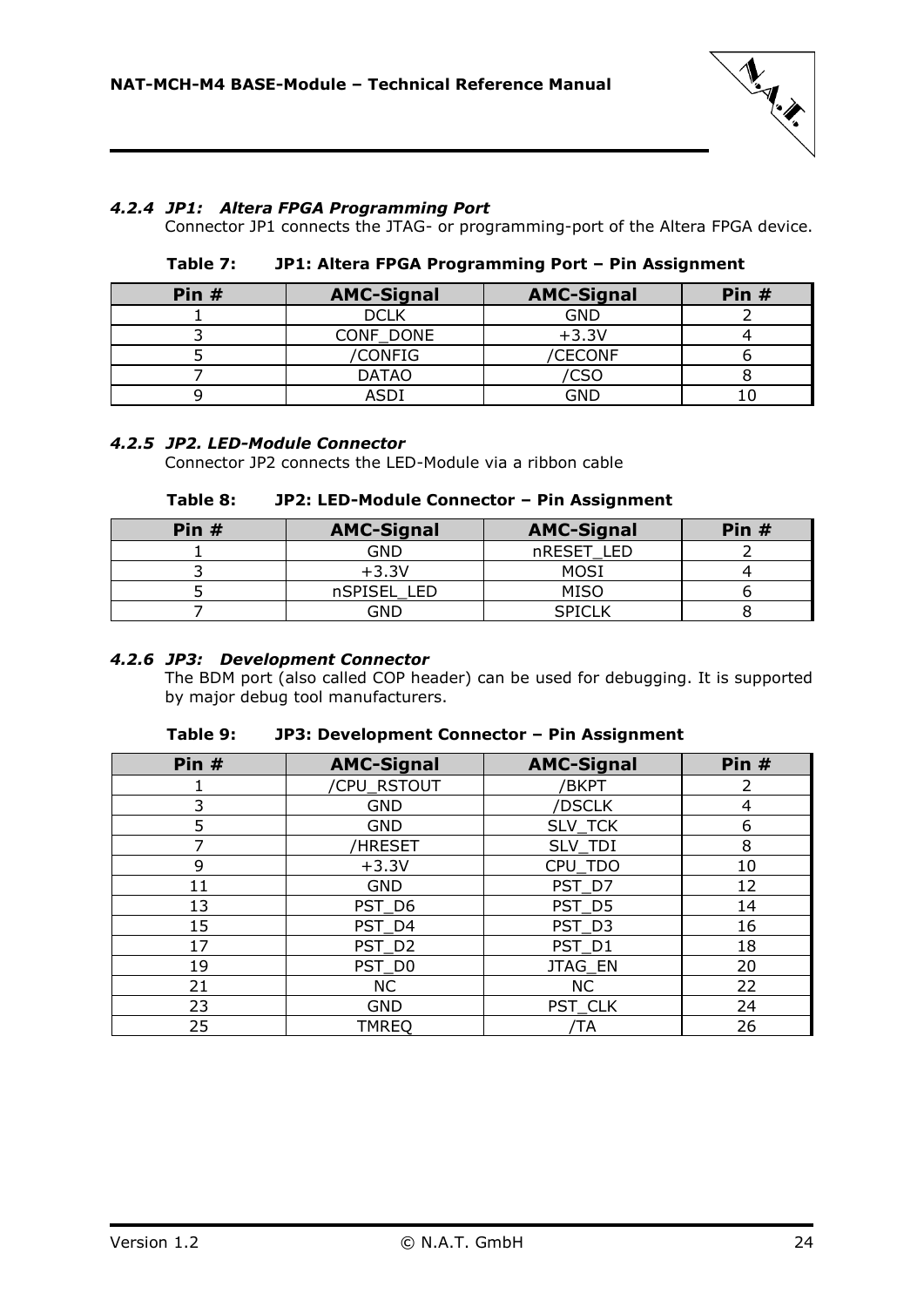

### <span id="page-24-0"></span>*4.2.7 JP5: RTM JTAG Connector*

Connector JP5 connects directly to the JTAG signals coming from the RTM Connector JP30.

| Table 10: | JP5: RTM JTAG Connector - Pin Assignment |
|-----------|------------------------------------------|
|-----------|------------------------------------------|

<span id="page-24-2"></span>

| Pin # | <b>Signal</b> | <b>Signal</b>  | Pin No. |
|-------|---------------|----------------|---------|
|       | $+3.3V$       | RTM TDO        |         |
|       | RTM           | ΝC             |         |
|       | NC            | RTM TMS        |         |
|       | GND           | <b>RTM TCK</b> |         |
|       |               |                |         |

#### <span id="page-24-1"></span>*4.2.8 JP30/JP31: Zone 3 RTM Connectors*

JP30 and JP31 are the Zone3 connectors as defined by the MicroTCA.4 specification. These connectors can be used to connect to a **NAT-MCH-RTM Module**.

| Table 11: | JP30: Zone3 RTM Connector - Pin Assignment |
|-----------|--------------------------------------------|
|-----------|--------------------------------------------|

<span id="page-24-3"></span>

| $Col \rightarrow$<br><b>Row</b> | <b>GND</b> | F                        | E                      | <b>GND</b> | D                    | $\mathbf C$            | <b>GND</b> | B                 | A                |
|---------------------------------|------------|--------------------------|------------------------|------------|----------------------|------------------------|------------|-------------------|------------------|
| 10                              | <b>GND</b> | RTM PCIe<br>$3-Rx_N$     | RTM PCIe<br>$3-Rx_P$   | <b>GND</b> | RTM Rx<br>CLK_N      | RTM Rx<br>$CLK_P$      | <b>GND</b> | RTM Tx<br>$CLK_P$ | RTM Tx<br>CLK_N  |
| $\boldsymbol{9}$                | <b>GND</b> | RTM PCIe<br>$3-Tx$ N     | RTM PCIe<br>$3-Tx$ P   | <b>GND</b> | SATA1_D<br>SS        | SATA0_D<br>SS          | <b>GND</b> | <b>NC</b>         | NC.              |
| 8                               | <b>GND</b> | RTM PCIe<br>$2-Rx_N$     | RTM PCIe<br>$2-Rx$ P   | <b>GND</b> | RTM SAT<br>$A1-Rx_N$ | RTM SAT<br>A1-Rx P     | <b>GND</b> | <b>NC</b>         | NC.              |
| $\overline{\phantom{a}}$        | <b>GND</b> | RTM PCIe<br>$2-Tx_N$     | RTM PCIe<br>$2-Tx_P$   | <b>GND</b> | RTM SAT<br>$A1-Tx_N$ | RTM SAT<br>$A1-Tx_P$   | <b>GND</b> | RTM SPISE<br>L2n  | RTM SPIS<br>EL1n |
| 6                               | <b>GND</b> | RTM PCIe<br>$1-Rx$ N     | RTM PCIe<br>$1-Rx$ $P$ | <b>GND</b> | RTM SAT<br>$AO-Rx_N$ | RTM_SAT<br>$AO-Rx$ $P$ | <b>GND</b> | RTM MOSI          | RTM MISO         |
| 5                               | <b>GND</b> | RTM PCIe<br>$1-Tx_N$     | RTM PCIe<br>$1-Tx_P$   | <b>GND</b> | RTM_SAT<br>$AO-Tx_N$ | RTM SAT<br>$AO-Tx_P$   | <b>GND</b> | RTM SPICL<br>K    | RTM ENn          |
| $\overline{\mathbf{4}}$         | <b>GND</b> | RTM_PCIe<br>$0$ -Rx $_N$ | RTM PCIe<br>$0-Rx_P$   | <b>GND</b> | RTM ET<br>$H0-Rx_N$  | RTM ETH<br>$0-Rx_P$    | <b>GND</b> | <b>NC</b>         | NC               |
| $\overline{\mathbf{3}}$         | <b>GND</b> | RTM PCIe<br>$0-Tx$ N     | RTM PCIe<br>$0-Tx$ P   | GND        | RTM ET<br>$HO-Tx$ N  | RTM ETH<br>$0-Tx$ P    | <b>GND</b> | <b>NC</b>         | NC               |
| $\overline{2}$                  | <b>GND</b> | RTM TDI                  | RTM TMS                | <b>GND</b> | RTM SCL              | RTM MP                 | <b>GND</b> | RTM PWR           | RTM PWR          |
| $\mathbf{1}$                    | <b>GND</b> | RTM TDO                  | RTM_TCK                | <b>GND</b> | RTM SD<br>A          | RTM PS#                | <b>GND</b> | RTM_PWR           | RTM PWR          |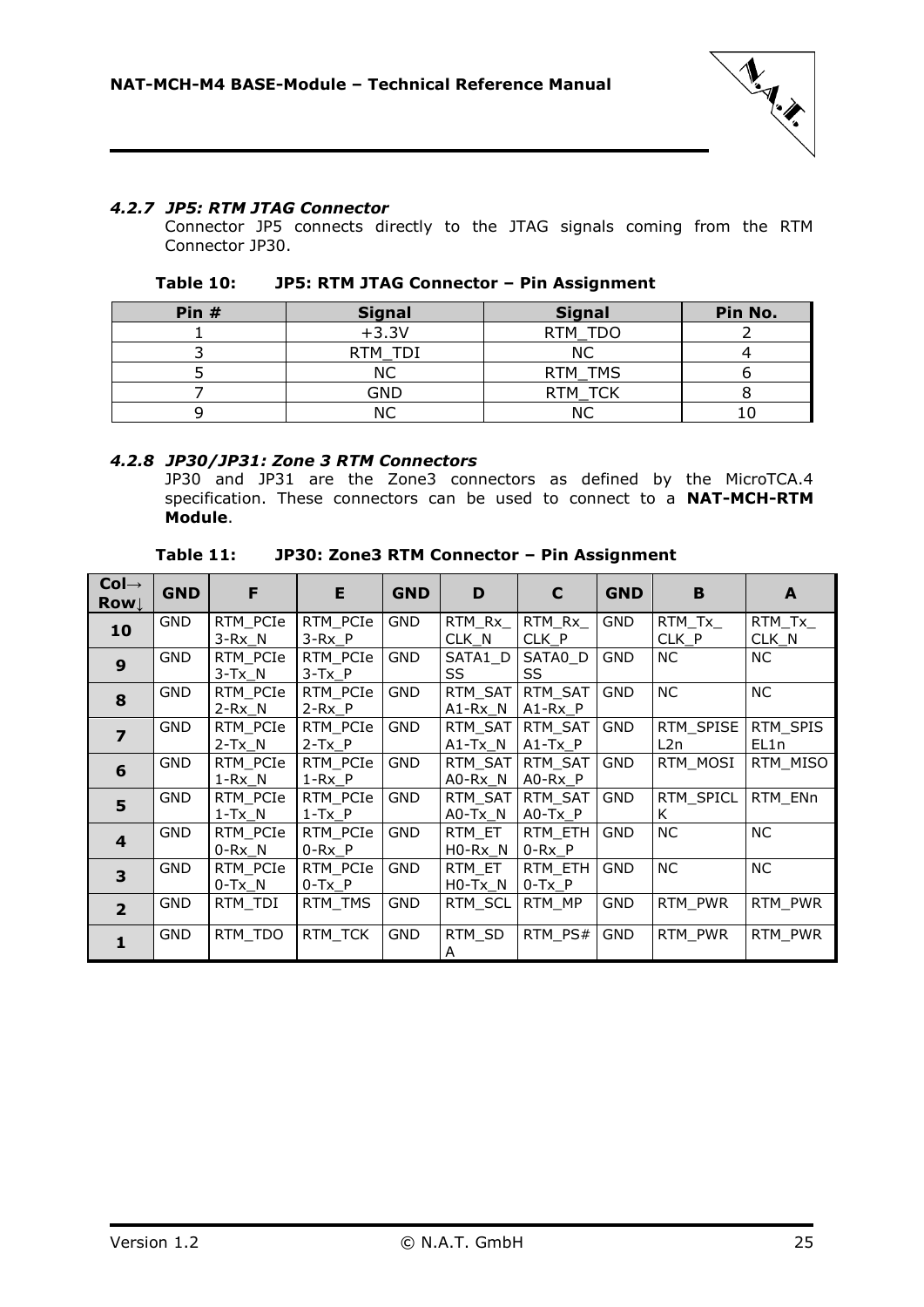

<span id="page-25-1"></span>

| $Col \rightarrow$<br><b>Row</b> | <b>GND</b> | F  | E         | <b>GND</b> | D         | $\mathbf C$ | <b>GND</b> | $\mathbf B$ | $\mathbf{A}$ |
|---------------------------------|------------|----|-----------|------------|-----------|-------------|------------|-------------|--------------|
| 10                              | <b>GND</b> | NC | <b>NC</b> | <b>GND</b> | NC        | <b>NC</b>   | <b>GND</b> | <b>NC</b>   | NC           |
| 9                               | <b>GND</b> | NC | <b>NC</b> | <b>GND</b> | <b>NC</b> | NC          | <b>GND</b> | NC          | <b>NC</b>    |
| 8                               | <b>GND</b> | NC | <b>NC</b> | <b>GND</b> | NC        | NC          | <b>GND</b> | <b>NC</b>   | <b>NC</b>    |
| $\overline{z}$                  | <b>GND</b> | NC | <b>NC</b> | <b>GND</b> | NC        | NC          | <b>GND</b> | NC          | <b>NC</b>    |
| 6                               | <b>GND</b> | NC | <b>NC</b> | <b>GND</b> | NC        | NC          | <b>GND</b> | <b>NC</b>   | <b>NC</b>    |
| 5                               | <b>GND</b> | NC | NC        | <b>GND</b> | <b>NC</b> | NC          | <b>GND</b> | NC          | <b>NC</b>    |
| $\overline{\mathbf{4}}$         | <b>GND</b> | NC | <b>NC</b> | <b>GND</b> | NC        | NC          | <b>GND</b> | <b>NC</b>   | <b>NC</b>    |
| 3                               | <b>GND</b> | NC | <b>NC</b> | <b>GND</b> | NC        | NC          | <b>GND</b> | NC          | <b>NC</b>    |
| $\overline{2}$                  | <b>GND</b> | NC | <b>NC</b> | <b>GND</b> | NC        | NC          | <b>GND</b> | NC          | <b>NC</b>    |
| $\mathbf{1}$                    | <b>GND</b> | NC | NC        | <b>GND</b> | NC        | NC          | <b>GND</b> | NC          | NC           |

**Table 12: JP31: Zone3 RTM Connector – Pin Assignment**

<span id="page-25-0"></span>Please note: by default JP31 is not assembled!

#### *4.2.9 P3: External Clock Transceiver Module Connector*

Connector P3 is used to connect the external clock transceiver module to the **NAT-MCH-M4 Base-Module.**

### <span id="page-25-2"></span>**Table 13: P3: External Clock Transceiver Module Connector – Pin Assignment**

| Pin $#$ | <b>AMC-Signal</b>   | <b>AMC-Signal</b> | Pin $#$ |  |  |
|---------|---------------------|-------------------|---------|--|--|
|         | <b>SGND</b>         | $+3.3V$           |         |  |  |
|         | EXTREF_C_P          | EXTREF_CONF1      |         |  |  |
|         | EXTREF_C_N          | 6                 |         |  |  |
|         | EXTREF_A_P          | EXTREF1 P         | 8       |  |  |
|         | EXTREF A N          | EXTREF1 N         | 10      |  |  |
| 11      | EXTREF_B_P          | EXTREF2 P<br>12   |         |  |  |
| 13      | EXTREF B N          | EXTREF2 N         | 14      |  |  |
| 15      | EXTREF_D_P          | EXTREF_CONF3      | 16      |  |  |
| 17      | EXTREF_D_P          | <b>SGND</b>       | 18      |  |  |
| 19      | <b>EXTREF CONF4</b> | <b>GND</b>        | 20      |  |  |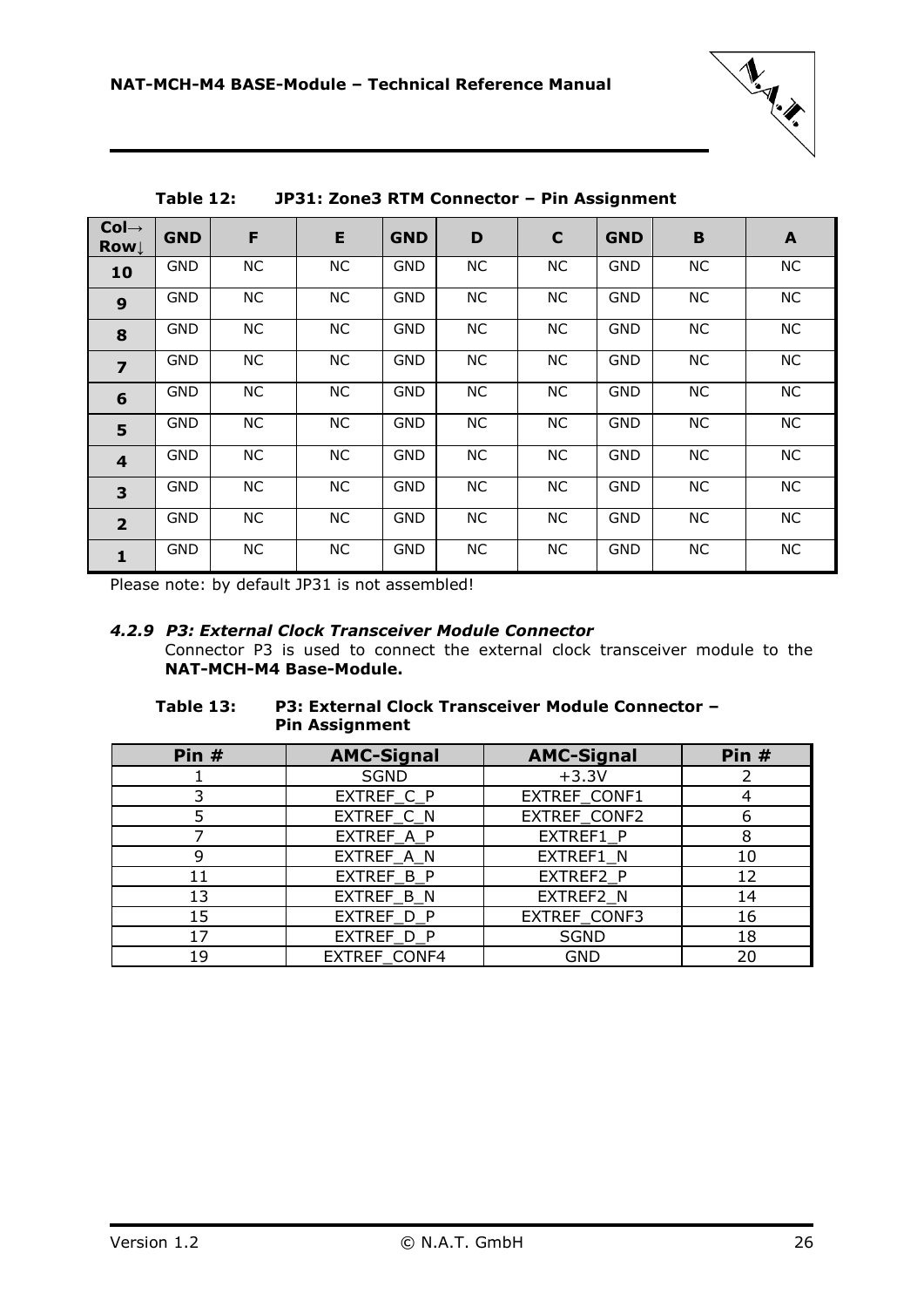

### <span id="page-26-0"></span>*4.2.10S1: Front Panel Ethernet Connector*

Connector S1 carries the 1000BaseT signals of the front panel Ethernet interface of the Gigabit Ethernet Switch.

| Table 14: | S1: Front Panel Ethernet Connector - Pin Assignment |  |
|-----------|-----------------------------------------------------|--|
|-----------|-----------------------------------------------------|--|

<span id="page-26-2"></span>

| Pin $#$ | <b>Signal</b> | <b>Signal</b> | Pin# |
|---------|---------------|---------------|------|
|         | $MDI1 0+$     | MDI1 0-       |      |
|         | MDI1          | $MDI1 2+$     |      |
|         | MDI1 2-       | MDI1          |      |
|         | MDI1<br>२∓    | MDI1          |      |

### <span id="page-26-1"></span>*4.2.11S2: Front Panel Ethernet Connector*

Connector S2 carries the 1000BaseT signals of the front panel Ethernet interface of the Gigabit Ethernet Switch.

| Table 15: | S2: Front Panel Ethernet Connector - Pin Assignment |
|-----------|-----------------------------------------------------|
|-----------|-----------------------------------------------------|

<span id="page-26-3"></span>

| Pin $#$ | <b>Signal</b> | <b>Signal</b> | Pin# |
|---------|---------------|---------------|------|
|         | $MDI2 0+$     | MDI2 0-       |      |
|         | $MDI2 1+$     | $MDI2$ 2+     |      |
|         | MDI2 2-       | MDI2 1-       |      |
|         | $MDI2$ 3+     | MDI2          |      |

If chosen as assembly option the second RJ45 connector can be used as RJ45- Clock-Interface. The deviating pin assignment can be found in the following table.

#### <span id="page-26-4"></span>**Table 16: S2: RJ45 Connector/ RJ45-Clock-Interface – Pin-Assignment**

| Pin $#$ | <b>Signal</b> | <b>Signal</b> | Pin # |
|---------|---------------|---------------|-------|
|         | nc            | nc            |       |
|         | Extref2_p     | Extref1_p     |       |
|         | Extref1 n     | Extref2 n     |       |
|         |               |               |       |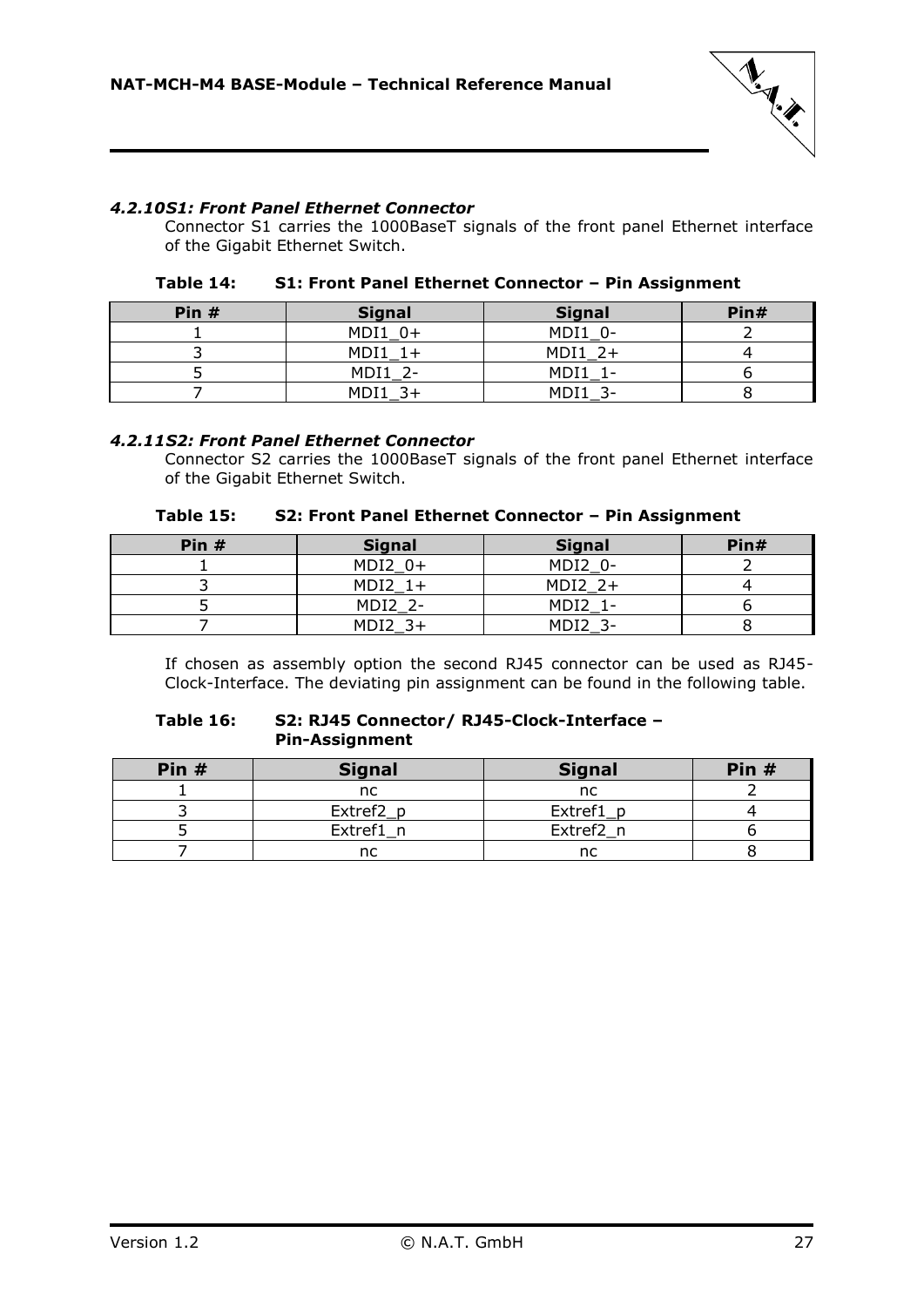

### <span id="page-27-0"></span>*4.2.12S4/S5: SATA Connectors*

Connectors S4 and S5 are standard SATA connectors. The power pins are assigned to local DC/DC converters which are only responsible for these SATA devices. All other connections are directly routed to the zone 3 (RTM-) connector. JP30 is therefore only usable by an MCH-RTM.

S4 connects to SATA device 0. This connector can be equipped with a standardsized 2.5" SATA device (HDD or SSD) or with a half-sized 1.8" SATA device (only available as SSD).

<span id="page-27-1"></span>

| Pin #          | <b>Signal</b>  | <b>Signal</b> | Pin #          |
|----------------|----------------|---------------|----------------|
| S <sub>1</sub> | <b>GND</b>     | $+3.3V$       | P <sub>1</sub> |
| S <sub>2</sub> | RTM_SATA0-Rx_P | $+3.3V$       | P <sub>2</sub> |
| S <sub>3</sub> | RTM_SATA0-Rx_N | $+3.3V$       | P <sub>3</sub> |
| S <sub>4</sub> | <b>GND</b>     | <b>GND</b>    | P <sub>4</sub> |
| S <sub>5</sub> | RTM_SATA0-Tx_N | <b>GND</b>    | P <sub>5</sub> |
| S <sub>6</sub> | RTM_SATA0-Tx_P | <b>GND</b>    | P6             |
| S7             | <b>GND</b>     | $+5V$         | P7             |
|                |                | $+5V$         | P <sub>8</sub> |
|                |                | $+5V$         | P <sub>9</sub> |
|                |                | <b>GND</b>    | P10            |
|                |                | SATA0_DSS     | P11            |
|                |                | <b>GND</b>    | P12            |

**Table 17: S4: SATA Connector – Pin Assignment**

S5 connects to SATA device 1. This connector can only be equipped with half-sized 1.8" SATA devices. The limited board space will not allow plugging 2.5" devices into this connector.

Please note: SATA device 1 can**not** be used if SATA device 0 is equipped with a 2.5" SATA device.

<span id="page-27-2"></span>

| Pin #          | <b>Signal</b>  | <b>Signal</b> | Pin $#$        |
|----------------|----------------|---------------|----------------|
| S <sub>1</sub> | <b>GND</b>     | $+3.3V$       | P1             |
| S <sub>2</sub> | RTM_SATA1-Rx_P | $+3.3V$       | P <sub>2</sub> |
| S <sub>3</sub> | RTM_SATA1-Rx_N | $+3.3V$       | P3             |
| S <sub>4</sub> | <b>GND</b>     | <b>GND</b>    | P4             |
| S <sub>5</sub> | RTM_SATA1-Tx_N | <b>GND</b>    | P <sub>5</sub> |
| S <sub>6</sub> | RTM_SATA1-Tx_P | <b>GND</b>    | P6             |
| S7             | <b>GND</b>     | $+5V$         | P7             |
|                |                | $+5V$         | P <sub>8</sub> |
|                |                | $+5V$         | P9             |
|                |                | <b>GND</b>    | P10            |
|                |                | SATA1_DSS     | P11            |
|                |                | <b>GND</b>    | P12            |

**Table 18: S5: SATA Connector – Pin Assignment**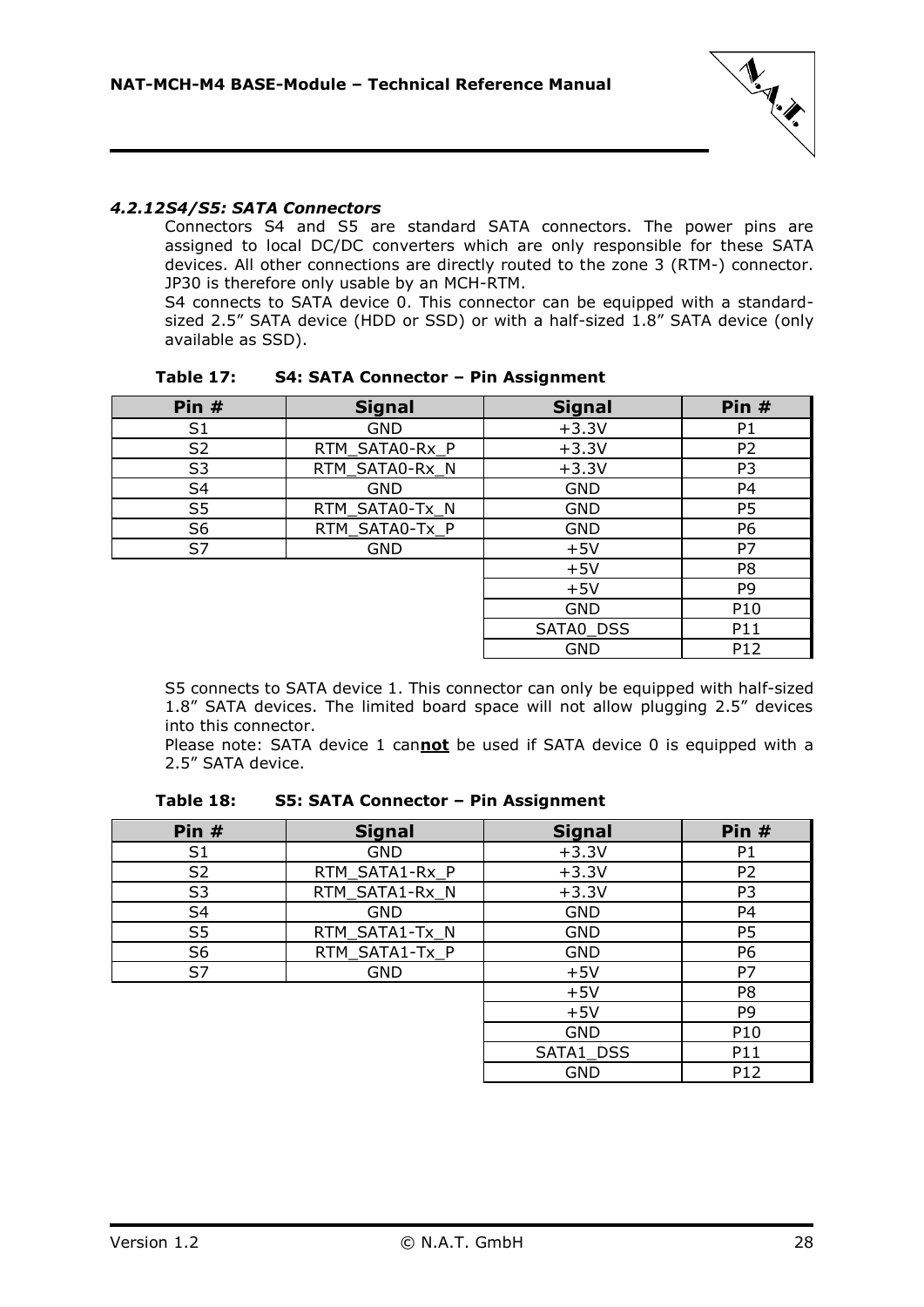

### <span id="page-28-0"></span>*4.2.13S6: Front Panel Micro USB Connector*

Front panel connector S6 is connected to the USB interface of the Atmel Atmega 16U2 that converts the serial console interface of the MCF54452 into a standard USB CDC interface.

| Table 19: | S6: Front Panel Micro USB Connector - Pin Assignment |
|-----------|------------------------------------------------------|
|-----------|------------------------------------------------------|

<span id="page-28-3"></span>

| Pin $#$ | <b>Signal</b> | <b>Signal</b> | Pin $#$ |
|---------|---------------|---------------|---------|
|         | VBUS          | USB DM        |         |
|         | USB DP        | ΝC            |         |
|         | <b>GND</b>    |               |         |

### <span id="page-28-1"></span>*4.2.14SW1: Hot Swap Switch*

Switch SW1 is used to support hot swapping of the module. It conforms to the PICMG AMC.0 specification.

#### <span id="page-28-2"></span>*4.2.15DIL SW2: SATA Present*

Switch DIL SW2 is used to inform the **NAT-MCH** which SATA device is present or not. There is no other (auto-) detecting mechanism that allows the **NAT-MCH** to detect the presence of a SATA device. Basically the MCMC will request more power if a SATA device is present.

The tables below give an overview of the operating parameters configurable via DIL SW2.

<span id="page-28-4"></span>

| DIL SW2 - Switch 1 | <b>Function</b>           |
|--------------------|---------------------------|
|                    | SATA device 0 present     |
|                    | SATA device 0 not present |

**Table 20: DIL SW2: Switch 1 – SATA Present**

### **Table 21: DIL SW2: Switch 2 – SATA Present**

<span id="page-28-5"></span>

| DIL SW2 - Switch 2 | <b>Function</b>           |
|--------------------|---------------------------|
| 2                  | SATA device 1 present     |
| $\overline{2}$     | SATA device 1 not present |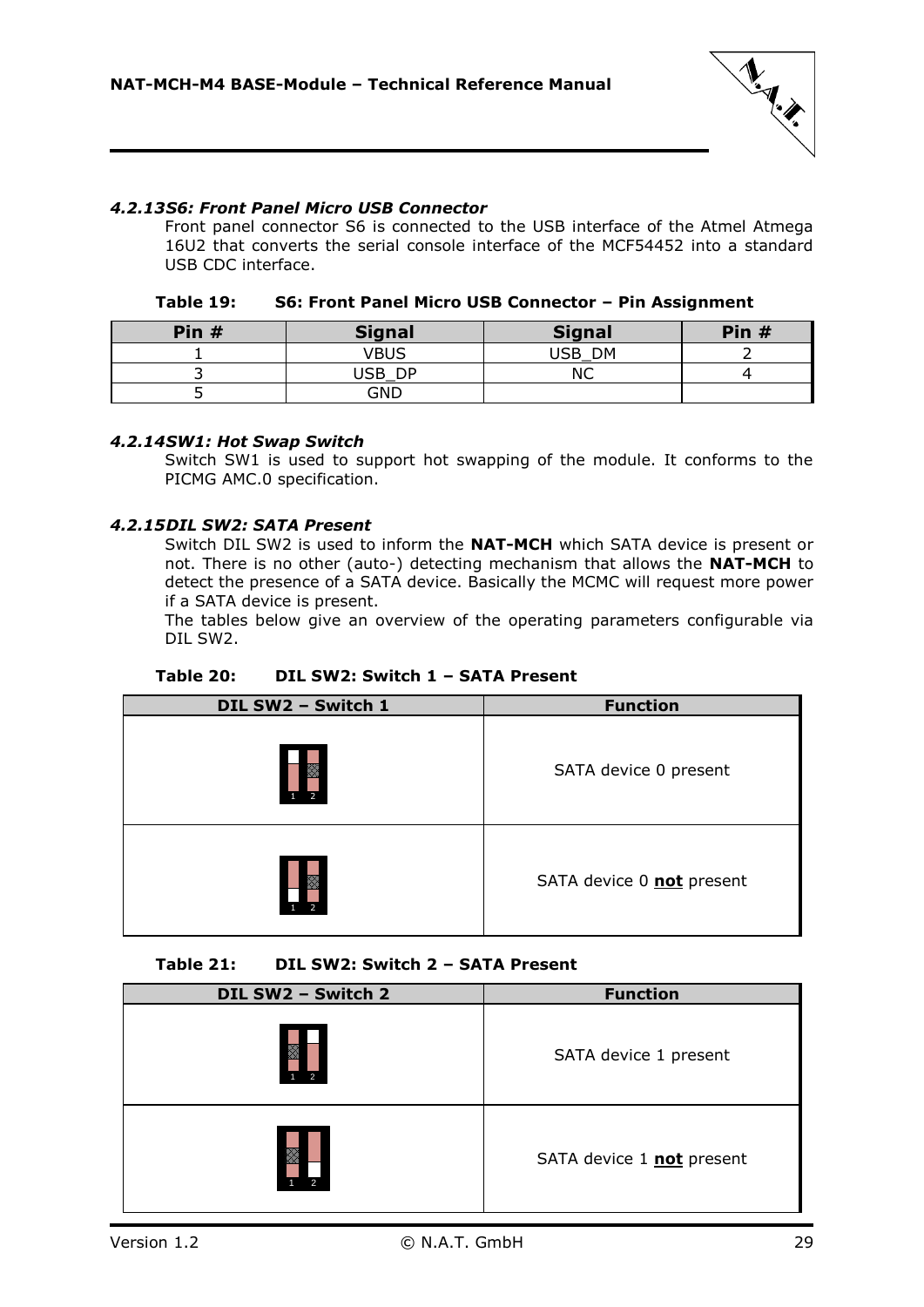

# <span id="page-29-0"></span>**5 NAT-MCH-M4 BASE-Module Programming Notes**

Please refer to the **NAT-MCH** User's Manual for programming notes.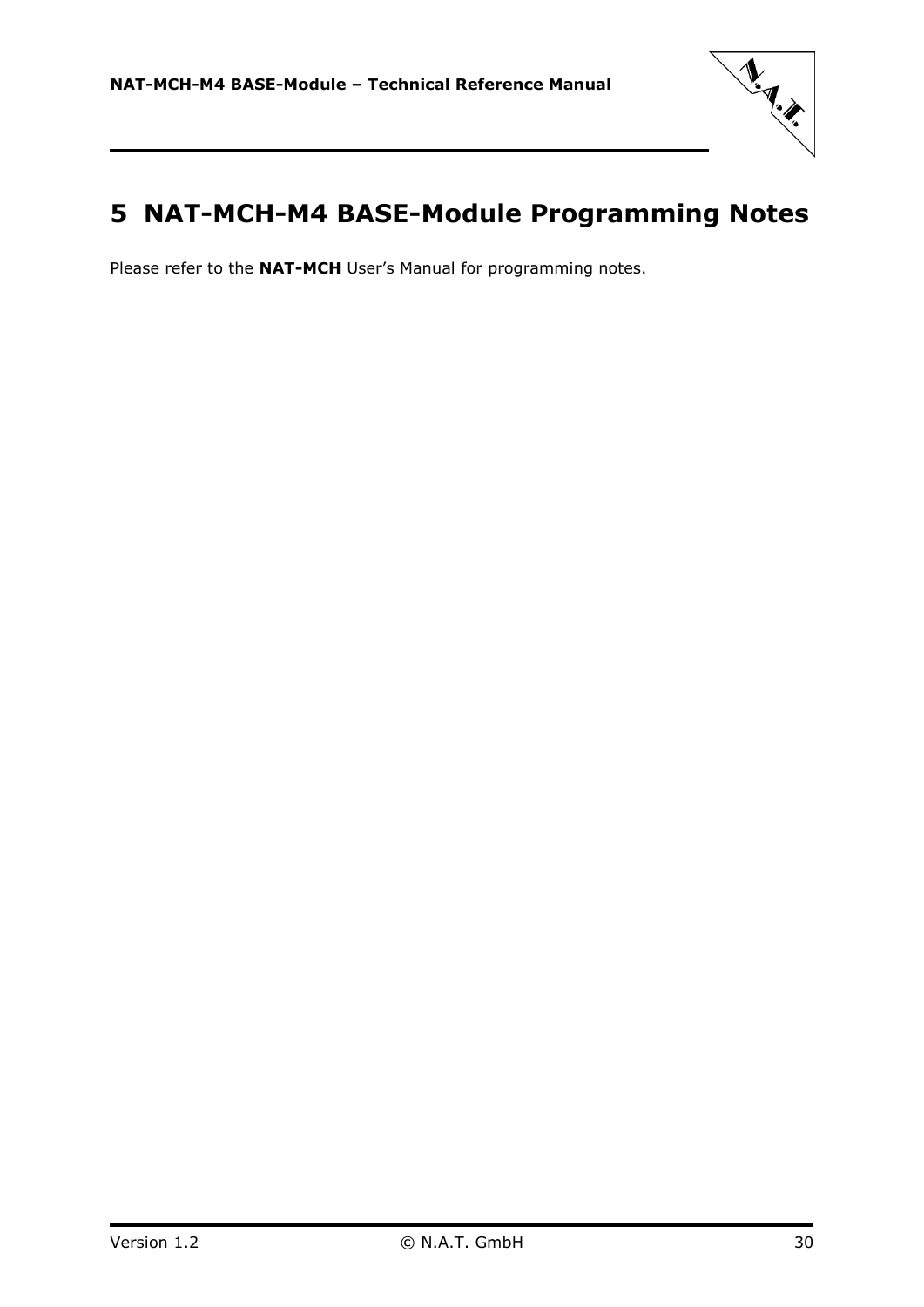

# <span id="page-30-0"></span>**6 Board Specification**

### **Table 22: NAT-MCH-M4 BASE-Module – Features**

<span id="page-30-1"></span>

| <b>Processor</b>             | ColdFire MCF54452 (266 MHz)                                                                                                                       |
|------------------------------|---------------------------------------------------------------------------------------------------------------------------------------------------|
| <b>MCH-Module</b>            | standard MicroTCA MCH-Module,<br>double width, full-size height                                                                                   |
| Front-I/O                    | 3 RJ45 connectors, 1 Micro-USB connector and up to<br>2 clock in/output connectors, depending on the<br>chosen external clock transceiver module. |
| <b>Main Memory</b>           | 32/64 MByte DDR2RAM                                                                                                                               |
| <b>Flash PROM</b>            | 16/32/64 MByte Flash PROM,                                                                                                                        |
|                              | on board programmable                                                                                                                             |
| <b>Firmware</b>              | OK1, Carrier Manager, Shelf Manager                                                                                                               |
| <b>Power Consumption</b>     | 12V / 700mA typ.                                                                                                                                  |
|                              | (only NAT-MCH-M4 BASE-Module, equipped SATA                                                                                                       |
|                              | devices will increase power consumption!)                                                                                                         |
| <b>Operating Temperature</b> | $0^{\circ}$ C - +55°C with forced cooling                                                                                                         |
| <b>Storage Temperature</b>   | $-40$ °C - $+85$ °C                                                                                                                               |
| <b>Humidity</b>              | 10% - 90% rh non-condensing                                                                                                                       |
| <b>Standards compliance</b>  | PICMG AMC.0 Rev. 2.0                                                                                                                              |
|                              | PICMG AMC.2 Rev. 1.0                                                                                                                              |
|                              | PICMG SFP.0 Rev. 1.0 (System Fabric Plane Format)                                                                                                 |
|                              | IPMI Specification V1.5 Rev. 1.0                                                                                                                  |
|                              | PICMG µTCA.0 Rev. 1.0                                                                                                                             |
|                              | PICMG MicroTCA.4 Rev. 1.0                                                                                                                         |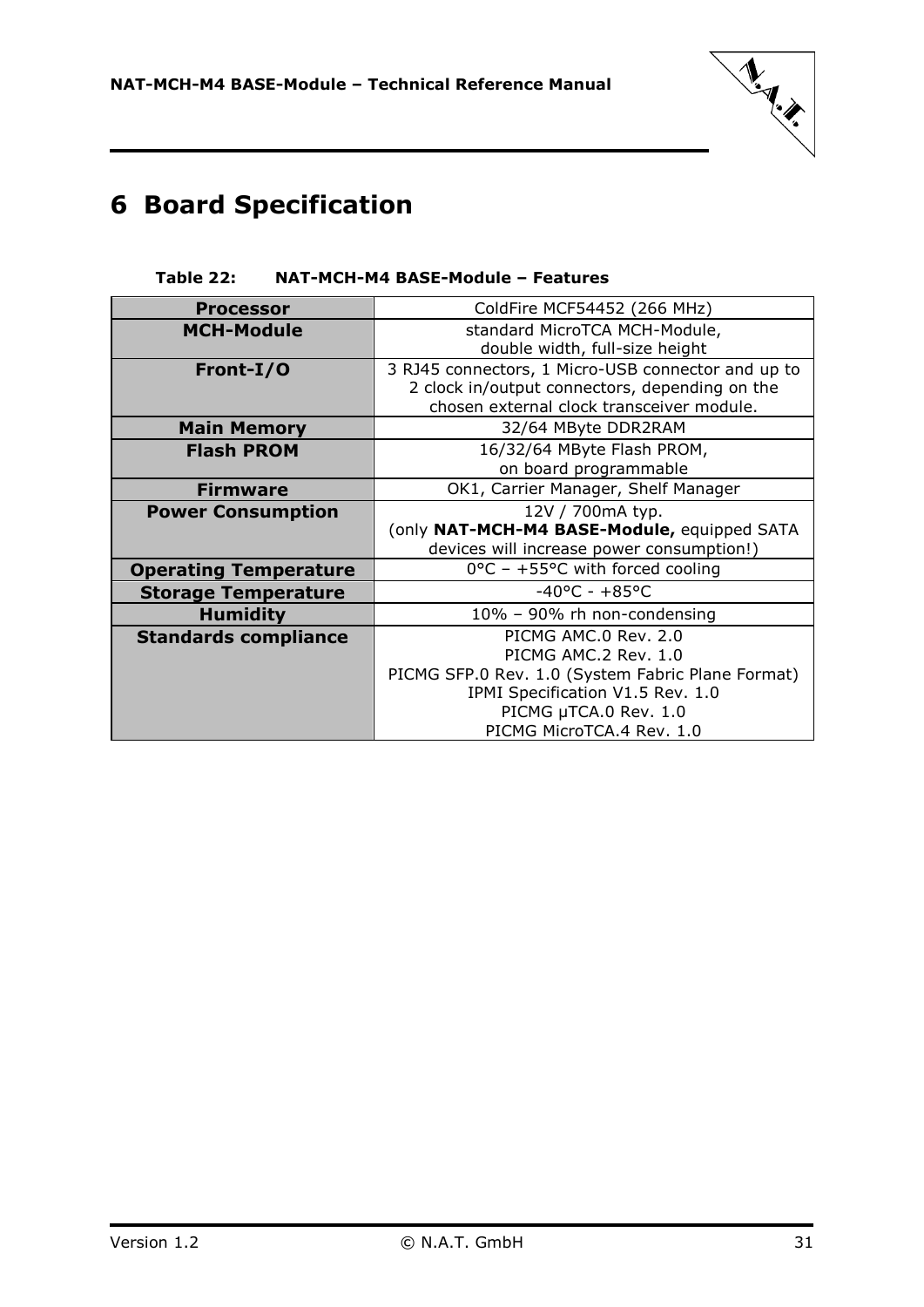

# <span id="page-31-0"></span>**7 Installation**

### <span id="page-31-1"></span>*7.1 Safety Note*

To ensure proper functioning of the **NAT-MCH-M4 BASE-Module** during its usual lifetime take the following precautions before handling the board.

### **CAUTION**

Electrostatic discharge and incorrect board installation and uninstallation can damage circuits or shorten their lifetime.

- Before installing or uninstalling the **NAT-MCH-M4 BASE-Module** read this installation section
- **•** Before installing or uninstalling the **NAT-MCH-M4 BASE-Module** read the Installation Guide and the User's Manual of the MicroTCA system the board will be plugged into.
- Before installing or uninstalling the **NAT-MCH-M4 BASE-Module** on a backplane:
	- **-** Check all installed boards and modules for steps that you have to take before turning on or off the power.
	- - Take those steps.
	- Finally turn on or off the power if necessary.
	- Make sure the part to be installed / removed is hot swap capable, if you do not switch off the power.
- Before touching integrated circuits ensure to take all require precautions for handling electrostatic devices.
- Ensure that the **NAT-MCH-M4 BASE-Module** is connected to the MicroTCA backplane with the connector completely inserted.
- When operating the board in areas of strong electromagnetic radiation ensure that the module
	- is bolted the front panel or rack
	- and shielded by closed housing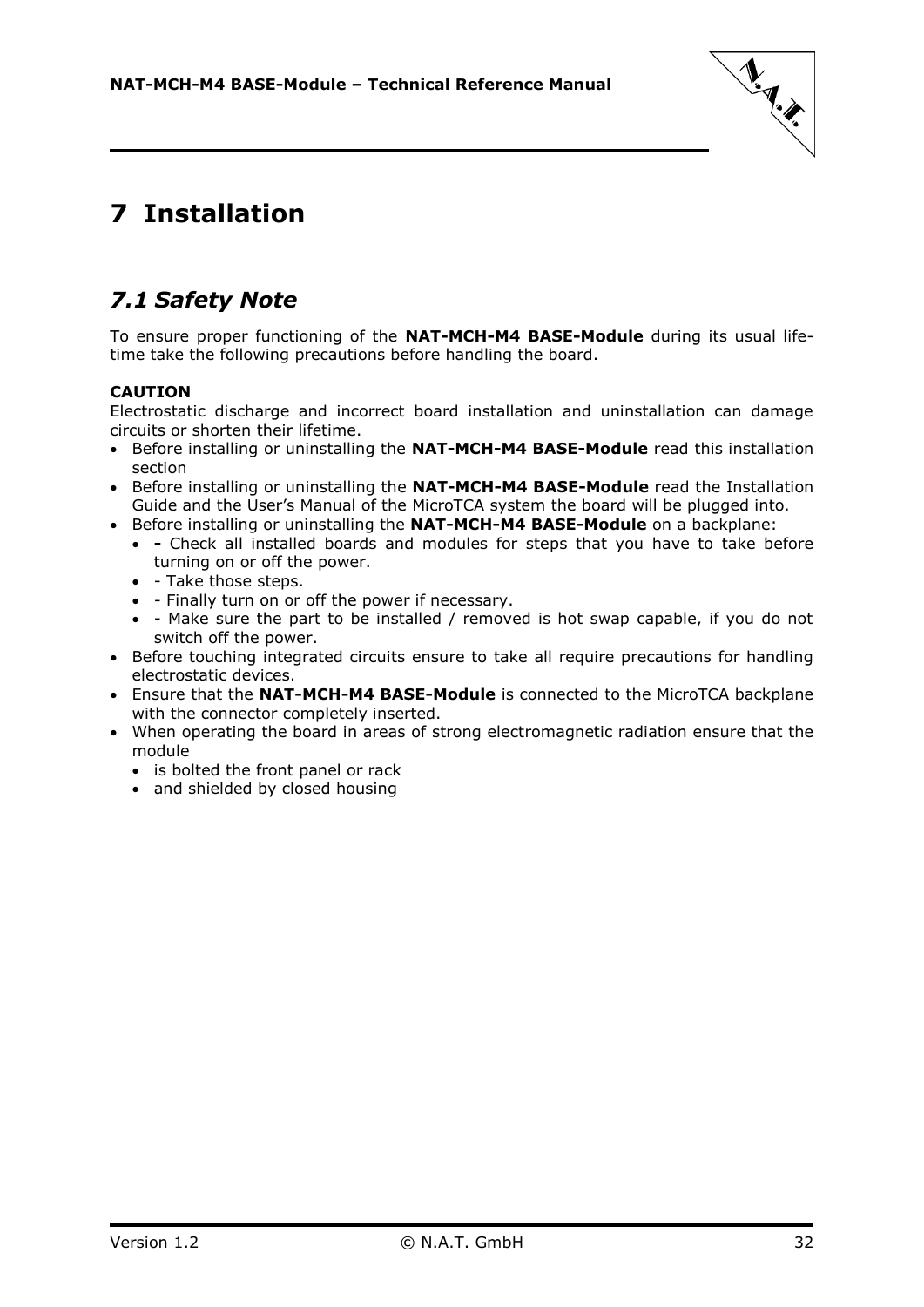

### <span id="page-32-0"></span>*7.2 Installation Prerequisites and Requirements*

### **IMPORTANT**

<span id="page-32-1"></span>Before powering up check this section for installation prerequisites and requirements

### *7.2.1 Requirements*

The installation requires only

- an µTCA backplane for connecting the **NAT-MCH-M4 BASE-Module**
- power supply
- cooling devices

### <span id="page-32-2"></span>*7.2.2 Power Supply*

The power supply for the **NAT-MCH-M4 BASE-Module** must meet the following specifications:

• required for the module: +12 V / 700mA typ. (only **NAT-MCH-M4 BASE-Module**)

### <span id="page-32-3"></span>*7.2.3 Automatic Power Up*

In the following situations the **NAT-MCH-M4 BASE-Module** will automatically be reset and proceed with a normal power up.

• The voltage sensor generates a reset when +12 V voltage level drops below 8 V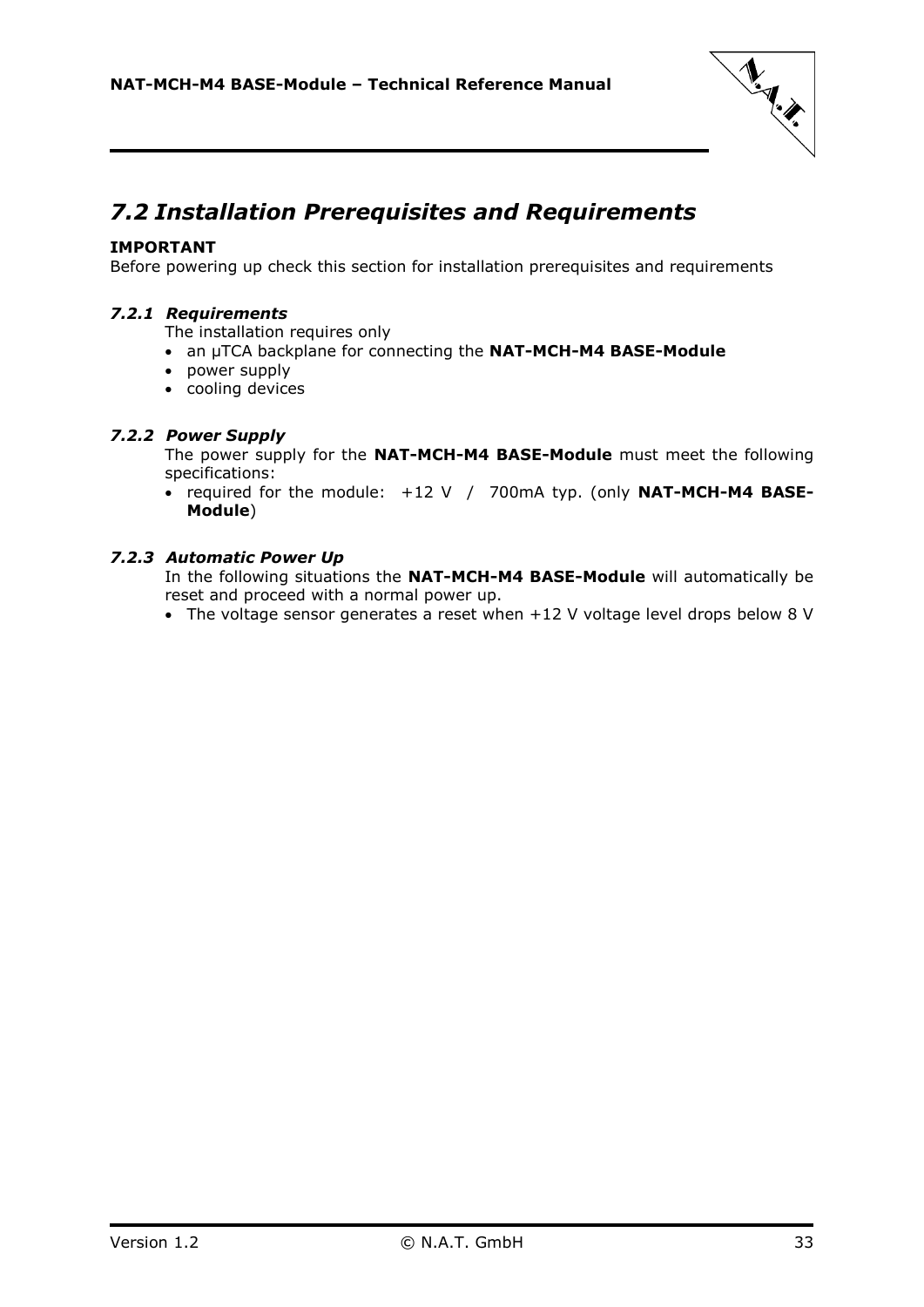

### <span id="page-33-0"></span>*7.3 Statement on Environmental Protection*

### <span id="page-33-1"></span>*7.3.1 Compliance to RoHS Directive*

Directive 2011/65/EU of the European Parliament and of the Council of 8 June 2011 on the "Restriction of the use of certain Hazardous Substances in Electrical and Electronic Equipment" (RoHS) predicts that all electrical and electronic equipment being put on the European market after June 30th, 2006 must contain lead, mercury, hexavalent chromium, polybrominated biphenyls (PBB) and polybrominated diphenyl ethers (PBDE) and cadmium in maximum concentration values of 0.1% respective 0.01% by weight in homogenous materials only.

As these hazardous substances are currently used with semiconductors, plastics (i.e. semiconductor packages, connectors) and soldering tin any hardware product is affected by the RoHS directive if it does not belong to one of the groups of products exempted from the RoHS directive.

Although many of hardware products of N.A.T. are exempted from the RoHS directive it is a declared policy of N.A.T. to provide all products fully compliant to the RoHS directive as soon as possible. For this purpose since January 31st, 2005 N.A.T. is requesting RoHS compliant deliveries from its suppliers. Special attention and care has been paid to the production cycle, so that wherever and whenever possible RoHS components are used with N.A.T. hardware products already.

### <span id="page-33-2"></span>*7.3.2 Compliance to WEEE Directive*

Directive 2002/95/EC of the European Commission on "Waste Electrical and Electronic Equipment" (WEEE) predicts that every manufacturer of electrical and electronical equipment which is put on the European market has to contribute to the reuse, recycling and other forms of recovery of such waste so as to reduce disposal. Moreover this directive refers to the Directive 2002/95/EC of the European Commission on the "Restriction of the use of certain Hazardous Substances in Electrical and Electronic Equipment" (RoHS).

Having its main focus on private persons and households using such electrical and electronic equipment the directive also affects business-to-business relationships. The directive is quite restrictive on how such waste of private persons and households has to be handled by the supplier/manufacturer, however, it allows a greater flexibility in business-to-business relationships. This pays tribute to the fact with industrial use electrical and electronical products are commonly integrated into larger and more complex environments or systems that cannot easily be split up again when it comes to their disposal at the end of their life cycles.

As N.A.T. products are solely sold to industrial customers, by special arrangement at time of purchase the customer agreed to take the responsibility for a WEEE compliant disposal of the used N.A.T. product. Moreover, all N.A.T. products are marked according to the directive with a crossed out bin to indicate that these products within the European Community must not be disposed with regular waste.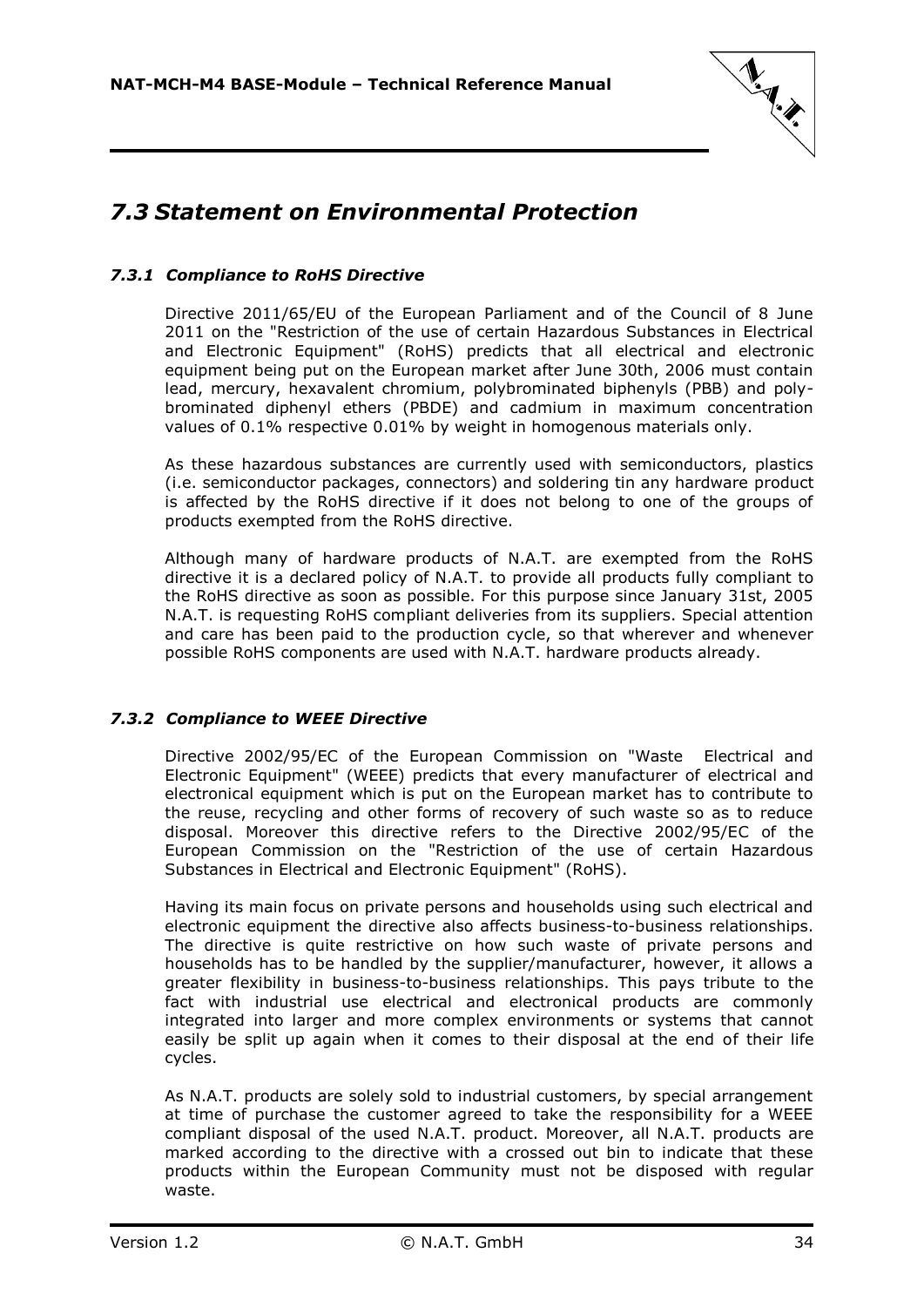

If you have any questions on the policy of N.A.T. regarding the Directive 2011/65/EU of the European Parliament and of the Council of 8 June 2011 on the "Restriction of the use of certain Hazardous Substances in Electrical and Electronic Equipment" (RoHS) or the Directive 2002/95/EC of the European Commission on "Waste Electrical and Electronic Equipment" (WEEE) please contact N.A.T. by phone or e-mail.

### <span id="page-34-0"></span>*7.3.3 Compliance to CE Directive*

Compliance to the CE directive is declared. A 'CE' sign can be found on the PCB.

### <span id="page-34-1"></span>*7.3.4 Product Safety*

The board complies with EN60950 and UL1950.

### <span id="page-34-2"></span>*7.3.5 Compliance to REACH*

The REACH EU regulation (Regulation (EC) No 1907/2006) is known to N.A.T. GmbH. N.A.T. did not receive information from their European suppliers of substances of very high concern of the ECHA candidate list. Article 7(2) of REACH is notable as no substances are intentionally being released by NAT products and as no hazardous substances are contained. Information remains in effect or will be otherwise stated immediately to our customers.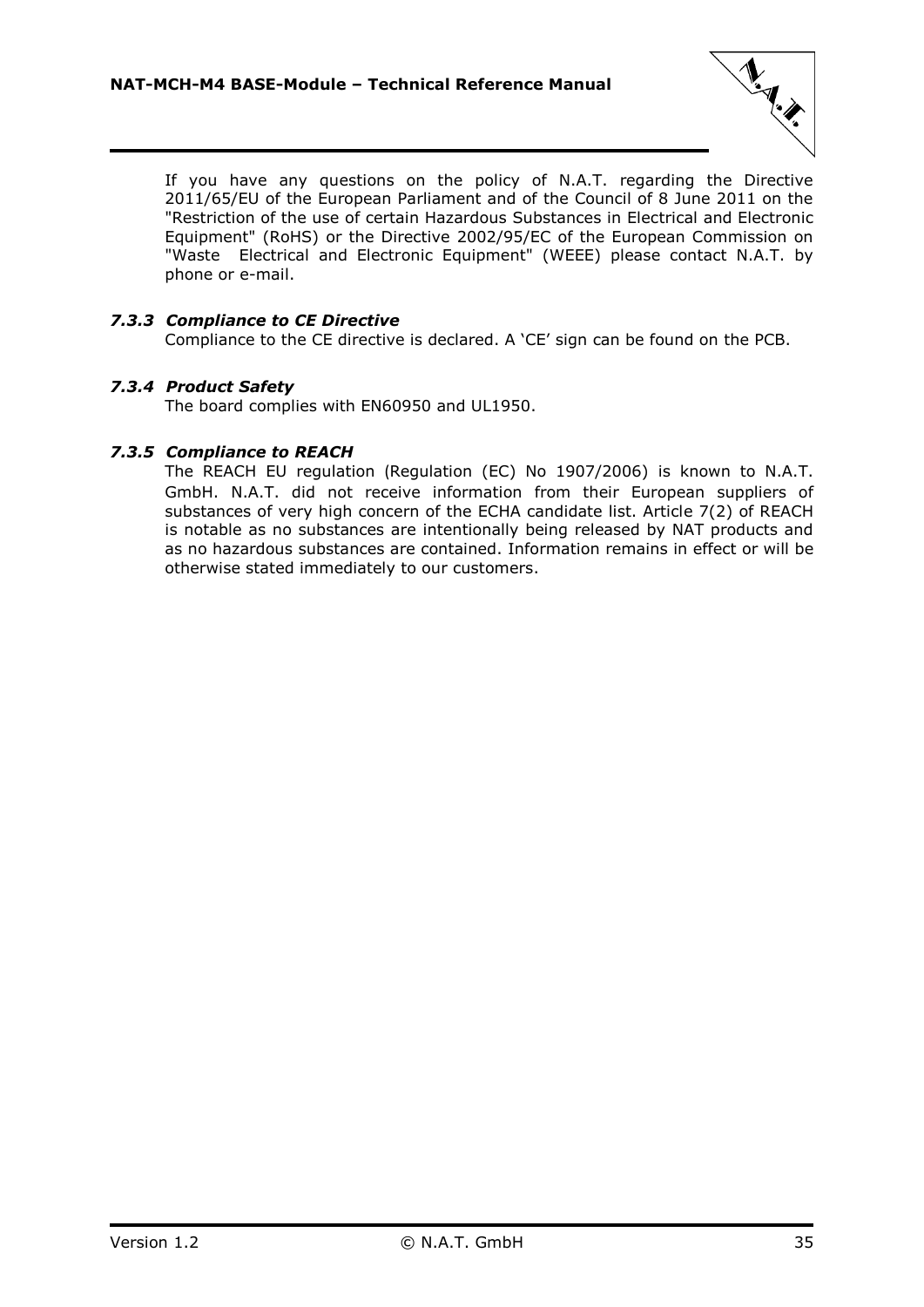

# <span id="page-35-0"></span>**8 Known Bugs / Restrictions**

ERR001: Hardware version 1.1 does not have the mounting holes for half-sized 1.8" SATA devices at the correct position.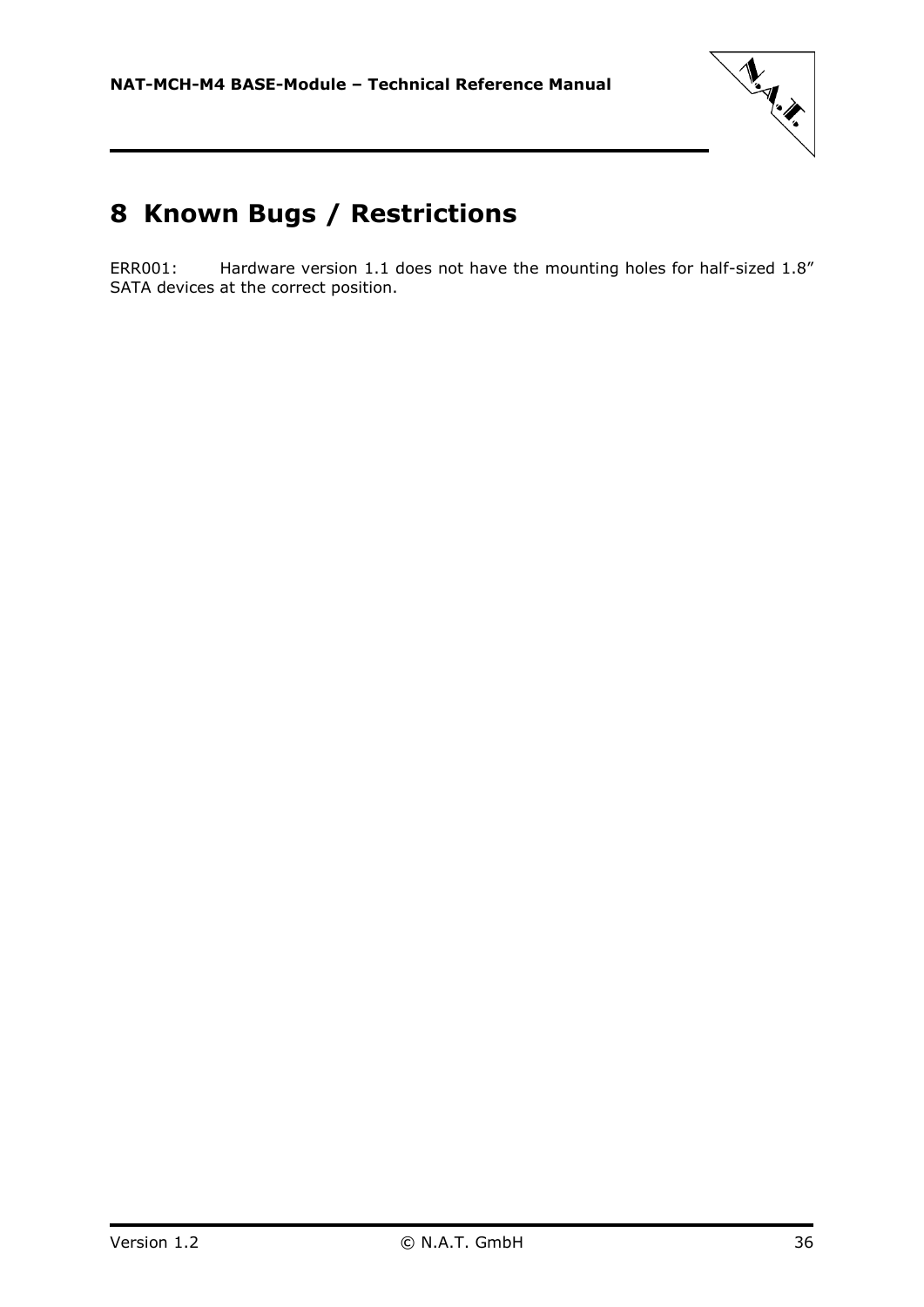

### <span id="page-36-0"></span>**Appendix A: Reference Documentation**

- [1] Freescale, MCF54452 ColdFire® CF4e Core Users Manual, 06/2001, Rev. 0<br>[2] Altera, Cyclone Device Handbook, 02/2005<br>[5] Broadcom, BCM5461S 10/100/1000Base-T Gigabit Ethernet Transceiver, 1
- Altera, Cyclone Device Handbook, 02/2005
- Broadcom, BCM5461S 10/100/1000Base-T Gigabit Ethernet Transceiver, 12/2005